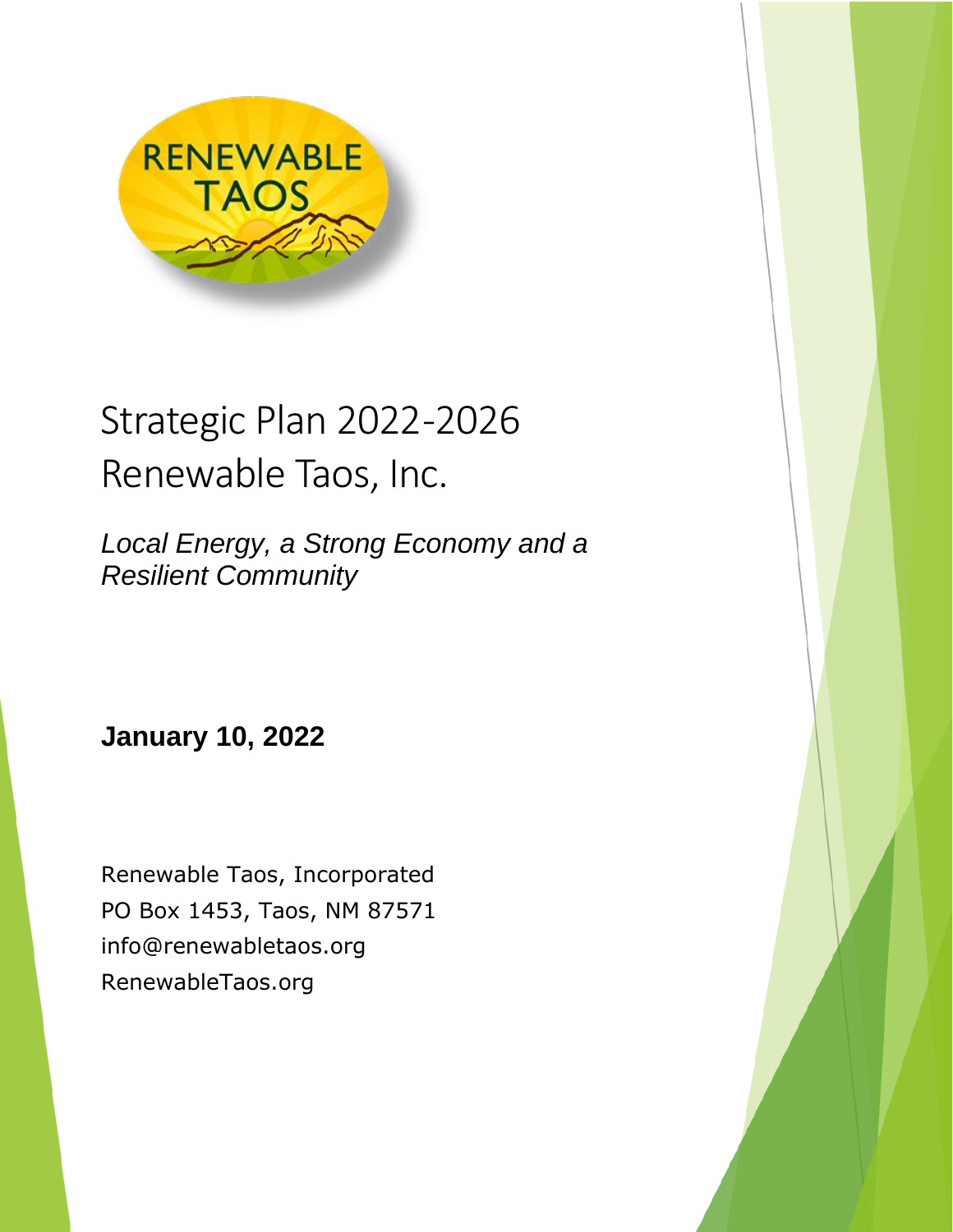# Table of Contents

| Objective 1.1: |  |  |
|----------------|--|--|
| Objective 1.2: |  |  |
| Objective 1.3: |  |  |
| Objective 1.4: |  |  |
|                |  |  |
| Objective 2.1: |  |  |
| Objective 2.2: |  |  |
| Objective 2.3: |  |  |
|                |  |  |
| Objective 3.1: |  |  |
| Objective 3.2: |  |  |
| Objective 3.3: |  |  |
|                |  |  |
|                |  |  |
|                |  |  |
|                |  |  |
|                |  |  |
|                |  |  |
|                |  |  |
|                |  |  |
|                |  |  |
|                |  |  |
|                |  |  |
|                |  |  |
|                |  |  |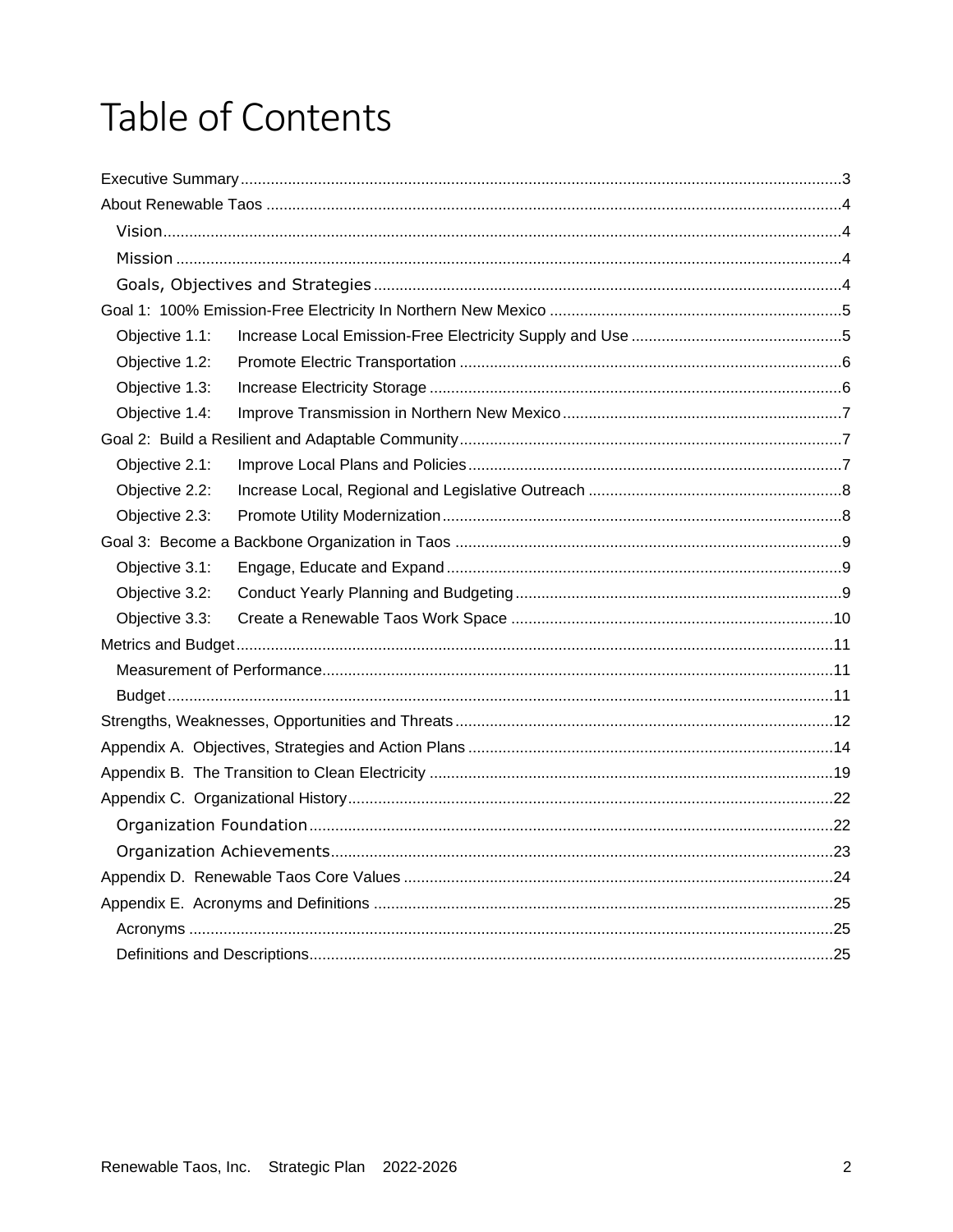# Renewable Taos, Inc. Strategic Plan 2022–2026

# <span id="page-2-0"></span>Executive Summary

Renewable Taos, Incorporated, is a 501(c)3 not-for-profit organization located in Taos, New Mexico that is dedicated to facilitating a full transition to emission-free electricity while building a resilient community in Taos County and the surrounding region. This Strategic Plan outlines goals, objectives, strategies and action plans for the next five years. Renewable Taos (RT) works to help mitigate the climate emergency caused by carbon emissions from the burning of fossil fuels. Adaptation to the warming world is vitally important. RT supports efforts to increase community resiliency and local sustainability.

The three core goals of RT, with objectives, are as follows:

- Achieve 100% Emission-Free Electricity in Northern NM
	- o Increase Emission-Free Electricity Use to 80% by 2025 and 100% by 2030
	- o Promote Electric Transportation
	- o Increase Electricity Storage
	- o Improve Transmission in Northern New Mexico
	- Build a Resilient and Adaptable Community
		- o Improve Local Plans and Policies
		- o Increase Local, Regional and Legislative Outreach
		- o Promote Utility Modernization
- Become a Backbone Organization in Taos
	- o Engage and Educate Through Events and Media
	- o Conduct Yearly Planning and Budgeting
	- o Create a Renewable Taos Work Space

The first goal seeks to end reliance on burning fossil resources for heat through promotion of total electrification for beneficial use, electrification of transportation, more energy storage and improved electricity transmission. Accomplishment of this goal, or at least significant progress towards it, provides a model for other rural electric cooperatives to follow.

The second goal recognizes the need to have progressive policies and comprehensive plans developed and in place for sustained support of the first goal. Energy efficiency, local sustainability, legislation, and utility modernization support this goal.

The third goal fulfills expanding the role of RT within the community through educational events and further anchoring the organization through formal planning, budgeting and workspace development.

A strategy is provided for each objective under the three goals. In Appendix A, specific action plans are detailed by year, to be adjusted as necessary.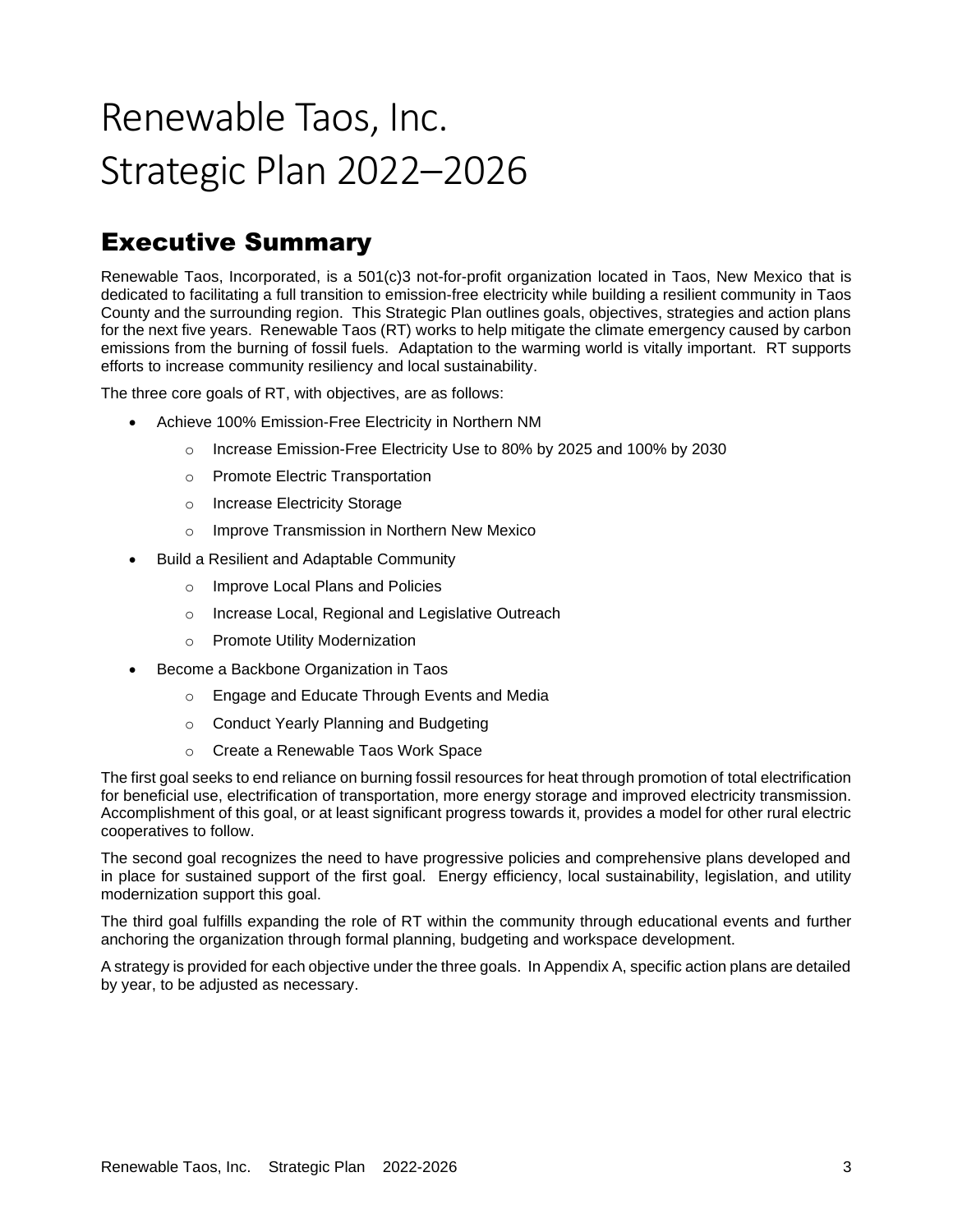# <span id="page-3-0"></span>About Renewable Taos

# <span id="page-3-1"></span>Vision

Renewable Taos works to accelerate the transition from fossil fuels to 100% emission-free electricity while promoting a strong local economy and a resilient community.

# <span id="page-3-2"></span>Mission

Renewable Taos is an education and advocacy organization dedicated to accelerating a transition to 100% emission-free electricity for all energy needs in our region. We focus our efforts on educating ourselves and others, advocating with legislators at all levels, and on implementing projects that further this transition. We strengthen our work through collaborative efforts. Community resiliency and economic justice are essential to this work.

# <span id="page-3-3"></span>Goals, Objectives and Strategies

Goals define a destination. Objectives are the paths to get to the destination, and Strategies are what must be accomplished to get there, including action plans. Specific action plans are in Appendix A. Renewable Taos recognizes the key role of Kit Carson Electric Cooperative, the local utility, more than any other entity in the community in helping to accomplish these goals.



**Figure 1. The three goals with objectives of the Renewable Taos Strategic Plan.**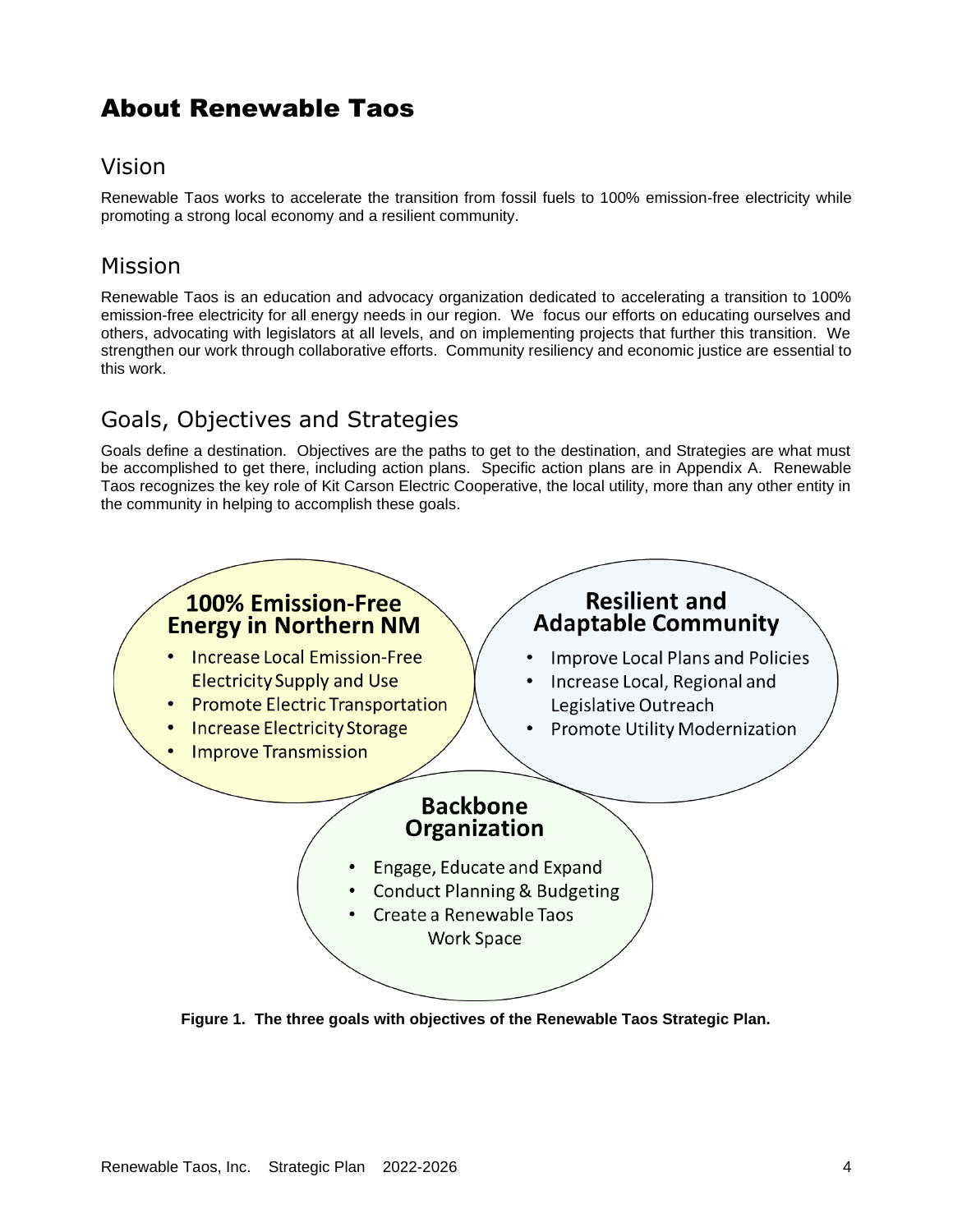# <span id="page-4-0"></span>Goal 1: 100% Emission-Free Electricity In Northern New Mexico

### <span id="page-4-1"></span>**Objective 1.1: Increase Local Emission-Free Electricity Supply and Use**

#### *Strategy: Through education of beneficial electrification, work toward a goal of 80% emission-free and renewable energy by 2025 and 100% by 2030 across all sectors.*

This goal to increase the emission-free, renewable energy supply and use applies to all the energy sectors of traditional electricity, transportation, buildings, industry and agriculture RT is focused on the beneficial electrification of Taos County and across Northern NM. To achieve a goal of 100% emission-free electricity in Northern New Mexico, it is necessary to build additional distributed generation including local solar, access wind energy, electrify everything, and stop burning fossil resources for space and water heating, transportation, industry and agriculture.

The New Mexico Energy Transition Act mandates 40% "renewable energy" across the state by 2025, and 50% by 2030. Additional milestones are also in the Act. To meet these mandates, a major initiative is needed to increase the amount of renewable, emission-free electricity supply in the state.

#### **Local Electricity Supply**

Energy supply local to this region includes solar and wind generation. Solar is most effectively generated locally, while wind energy is sourced from Eastern NM. This mix of solar and wind will be supplemented by electricity storage to achieve the 80% goal. To reach the 100% goal, additional analysis is required.

Carbon-negative processes can provide combined heat and power. The source fuel of this biomass-based technology, forests, always need maintenance including thinning. All-electric thinning crews can help put carbon back into the ground.

#### **Beneficial Electrification**

Beneficial electrification (BE) is a term for replacing direct fossil fuel use (e.g., propane, heating oil, gasoline) with electricity in a way that reduces overall emissions and energy costs. Opportunities across the residential and commercial sector include switching to an electric vehicle or an electric heating system – as long as the end-user and the environment both benefit.

At the same time, electric utilities are looking for new ways to reverse declining electricity sales. Increasing electricity sales and decreasing carbon emissions creates a "win-win-win" proposition for electric utilities, the environment, and KCEC members.

However, several changes are converging to make the increased electrification of various sectors an increasingly attractive option from both an environmental and utility perspective. These include:

- Rapid growth in low-cost, zero-emissions power,
- Volatility in fossil fuel prices and availability (especially propane and heating oil),
- Increasing efficiency and performance of electric-powered appliances and vehicles,
- Growing need for electricity load management, and
- Emission reduction goals

The largest users of energy of all kinds in our community are the ski areas, municipal water and waste-water facilities, government and school buildings, vehicle fleets, Holy Cross Medical Center, and the Chevron mine reclamation project. Partnerships with the Town of Taos and Taos County, and other municipalities around the Enchanted Circle are critical. Local solar energy charges electric vehicles and powers all-electric homes during peak solar periods at absolute lowest cost.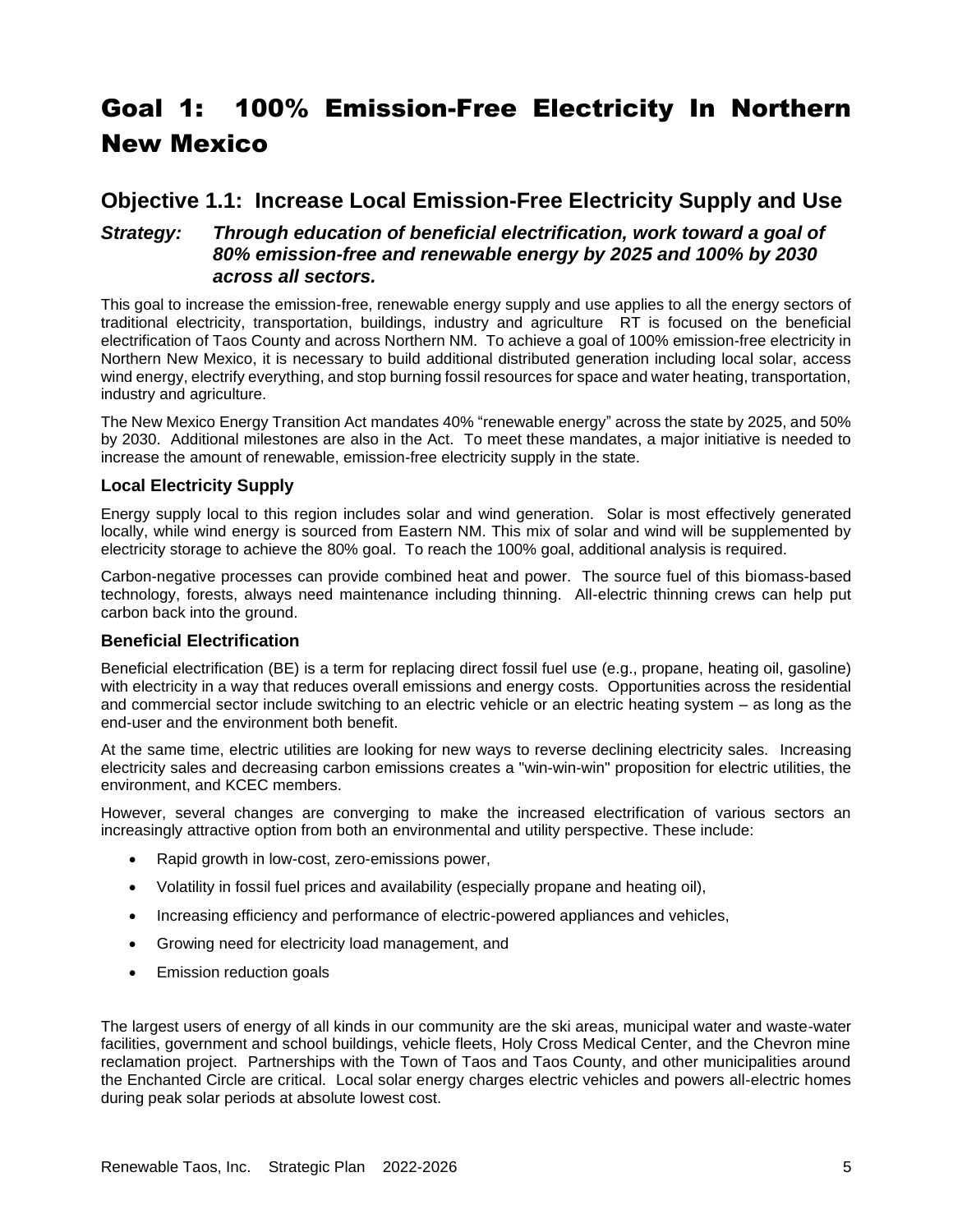Total electricity use may rise by 25% or more when transport and building electrification are partnered with energy efficiency improvements. Heating (and cooling) with ground- and air-source heat pumps instead of natural gas and propane helps with residential and commercial building electrification. Space heating and water heating can be encouraged during peak solar and wind generation periods.

The RT action plan includes steps to research and promote an increase in the supply and consumption of electricity from solar and wind sources across the traditional electricity, transportation, buildings, industry and agriculture sectors. See Appendix A for specific steps to achieving this objective.

# <span id="page-5-0"></span>**Objective 1.2: Promote Electric Transportation**

#### *Strategy: Promote electric vehicles and fleet electrification by outreach and education.*

Transportation accounts for more than 50% of emissions in northern NM, and is one of the main sectors along with traditional electricity, buildings, industry and agriculture. It is really impossible to overstate the importance of rapid progress in this sector of energy use.

Electric vehicle (EV) charging takes three forms: home, work, and public. Policy and infrastructure is needed for each. "No charging during peak load" is an example of policy. Standard equipment and software is needed by the utility to be able to implement time-of-use policies and rates.

Vehicle-to-Grid (V2G) technology allows EVs to become a battery-storage resource to the utility. This technology is not yet available, but promotion, planning, policy, equipment and software will be needed for homes and for fleets.

RT will advocate for political leadership in transitioning to EV fleets, and promotion of business opportunities. RT will coordinate with local banks regarding demographics and sales potential. Grants may be available. Promotion of state legislation for EV and charging station tax credits is important.

RT will offer to work with KCEC to develop policy for distributed EV charging station time-of-use controls to selectively increase or decrease load as needed.

RT plans to continue to advocate for and promote electric vehicles and fleet electrification in Taos and the surrounding region. See Appendix A for specific steps to achieving this objective.

# <span id="page-5-1"></span>**Objective 1.3: Increase Electricity Storage**

#### *Strategy: Promote electricity storage at businesses and residences.*

Storage compensates for intermittency of solar and wind generation, and provides backup in emergency or maintenance outages of local power. Expanding electricity storage with utility-scale projects and distributed (residential, commercial/business) battery systems will contribute to the 100% goal.

Solar and wind generation in other areas can be coupled with local utility-scale battery storage for use during our peaks. In effect, it's more local solar. It supports BE by cancelling transmission costs thereby offsetting additional cost for storage.

Electric vehicles are expected to be a large part of an energy storage solution. Vehicle-from-Grid (1-way, or V1G) technology and smart charging stations can be used to store excess grid generation to benefit the utility. Vehicle-to-Grid (V2G) and other home energy storage technology such as the Tesla Powerwall combined with distributed control through smart metering and broadband network connections will be effective.

RT plans to continue to research and promote options for increased electrical energy storage at all levels. See the Appendix for specific steps to achieving this objective.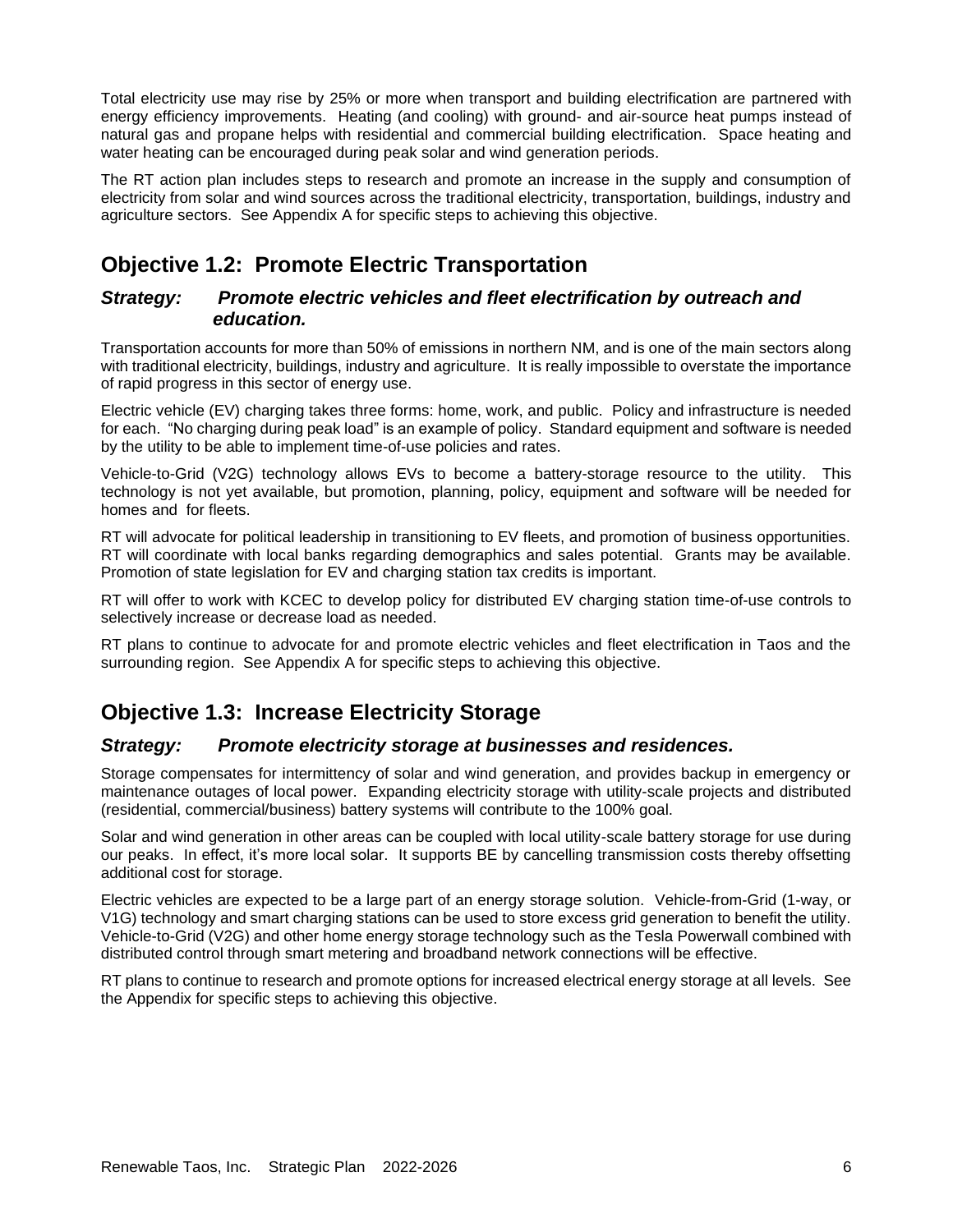# <span id="page-6-0"></span>**Objective 1.4: Improve Transmission in Northern New Mexico**

#### *Strategy: Advocate for the development of transmission infrastructure for local use and for electricity export.*

Transmission is key to tapping into potential large solar and wind electricity generation and for export to other markets and customers. By some estimates, 430 megawatts (MW) would be sufficient to make Taos County 100% emission-free.

In Taos, two-way transmission to eastern NM is needed for two main reasons:

- Inexpensive wind electricity is being developed in Eastern NM and needs east-to-west transmission to sell the product to local utilities as well as western energy markets. KCEC members will directly benefit from inexpensive wind energy.
- Utility-scale solar electricity from the west can be shipped into the eastern US grid via grid system interconnections. Utility-scale solar (50 to 500 MW) could be exported from Taos County. Electricity export is largely independent from the daily operations of KCEC, though coordination is absolutely necessary.

RT supports transmission line upgrades being developed such as the *Lucky Corridor/Vista Trail* project; however, this is not sufficient. Outreach and coordination with other organizations is key, such as with the NM Renewable Energy Transmission Authority (NM RETA). To support transmission upgrade projects, RT plans to coordinate with various entities and help promote the benefits.

RT intends to advocate for the development of transmission infrastructure and electricity generation for export See the Appendix for specific steps to achieving this objective.

# <span id="page-6-1"></span>Goal 2: Build a Resilient and Adaptable Community

## <span id="page-6-2"></span>**Objective 2.1: Improve Local Plans and Policies**

#### *Strategy: Support coordination of plans and policies for community resiliency and adaptation, including energy efficiency.*

Global warming is locked in and we will face extreme weather, drought, water supply disruption, and particularly fire in the coming decade. Improved plans and policies are needed to prepare and protect the community. RT supports building a resilient, sustainable and adaptable community by helping improve the local plans and policies through outreach and education. This will build the capacity of individuals, households, and institutions to prevent, prepare for, respond to, and recover from disasters. Improving energy efficiency of homes and businesses helps lower carbon emissions and reduce reliance on fossil fuels.

In our local area, the chief danger from global warming is catastrophic forest fires. RT supports the development of plans and policies to mitigate dangerous forest fires.

RT seeks to improve local building codes and standards for improved energy efficiency. Healthy energy efficient buildings include adequate insulation and high-quality windows and doors. An all-electric home includes air- or ground-source heat pumps, air exchange units and high efficiency water heating. In addition to new construction, existing buildings can be retrofitted to meet higher efficiency standards. Refurbishing includes conversion from propane and natural gas for heat and hot water to electric heat pumps.

We need to prioritize schools, health care facilities, public buildings, and rental properties for lower income families. These could all become at least 50% more efficient. These type of projects can likely be funded with federal and state support, and be a major employer and contribute to the economic development of the entire region. This could be a business area for KCEC as a service to co-op members.

Development of an outline for a community plan should address many facets and have support from KCEC and local governments. The outline should pay special attention to financing plans. See, for example, a Rand Corporation paper, "*Building Community Resilience to Disasters: A Way Forward to Enhance National Health*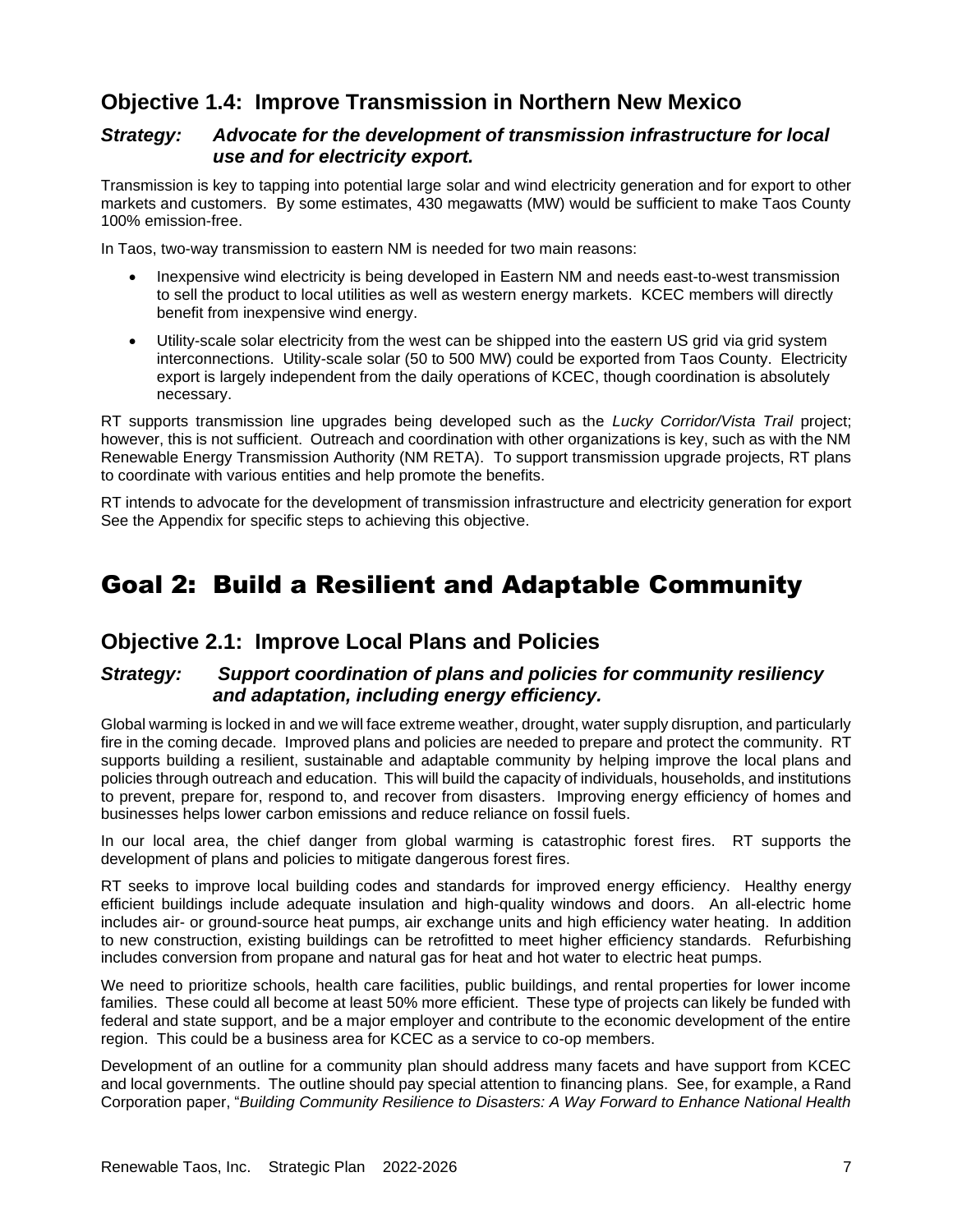*Security,*" at **[rand.org/technical\\_reports/TR915.html](https://www.rand.org/pubs/technical_reports/TR915.html)** or the U.S. Climate Resilience Toolkit, available at **<https://toolkit.climate.gov/topics/built-environment/community-resilience>**.

Bringing this a little closer to home, Dr. Mark Stone, a Civil Engineering Professor, through the Resilience Institute at UNM, is bringing together many stakeholders throughout New Mexico in an effort to enhance New Mexican resilience in the face of climate change and associate disasters. They hold a Resilience Colloquium annually. More info at: **[https://resilience.unm.edu](https://resilience.unm.edu/)**

RT will continue to engage with local government and supporting organizations to evaluate and propose improvements to local plans and policies to make the community more resilient and sustainable. See Appendix A for specific steps to achieving this objective.

# <span id="page-7-0"></span>**Objective 2.2: Increase Local, Regional and Legislative Outreach**

#### *Strategy: Engage local, regional and legislative officials and advocate for emission-free electricity and community resiliency.*

The demand for emission-free electricity today has not yet achieved a tipping point with the public and by all elected officials. An effort to make renewable energy technology more understandable through media and real-world examples is needed. The Enchanted Circle Council of Governments (ECCOG) has signed a joint agreement (add reference), but more needs to be done.

To understand the present level of knowledge in the community, RT would undertake an online and face-toface survey about climate change. With financial support from KCEC or other donors, this would establish a baseline. Data about children, adolescents and adults (categorized by age group, education level and other characteristics) and their understanding of the climate crisis will guide further outreach pertaining to effective programs and projects that have community acceptance.

To truly have an impact, we will reach out to and dialogue with like-minded organizations, religious organizations, the school system and other entities. By persistent, gentle (and sometimes not-so-gentle) persuasion, we can influence Taos, and in so doing, serve as a model for other regions such as Espanola and Jemez Mountains. RT allies with organizations such as *New Energy Economy* and *Retake Our Democracy*, for example. This will require consistent lobbying and education as well identifying motivated candidates for local leadership who understand and support ideas such as the Green New Deal.

This will require expanding operations, more travel, better communications, and continuous improvement of our website. We can also undertake more research and write opinion pieces on critical topics, ensure timely responses on issues like behind-the-meter and microgrids, and expand our influence through lecture programs including arranging and delivering presentations in areas around the state, and so on.

RT plans to continue to engage with local residents and businesses, regional electric cooperatives, and legislators at all levels to advocate for emission-free electricity and community resiliency. See the Appendix for specific steps to achieving this objective.

## <span id="page-7-1"></span>**Objective 2.3: Promote Utility Modernization**

#### *Strategy: Engage with KCEC and other regional utilities to promote emission-free energy, help plan rate structure changes, promote resiliency, and support elections and business improvements.*

The local utility, Kit Carson Electric Cooperative, is proactive in building additional EV charging infrastructure, solar arrays and battery storage. However, additional work can be done to expand services and benefits to members while also providing a model for other rural utilities that are transitioning to emission-free electricity. Topics such as all-electric building standards, home energy efficiency and management, low-income resident support, affect the co-op members directly.

Development of a new, comprehensive, modern rate structure at KCEC can help solve a number of issues such as net-metering and revenue stabilization through decoupling electricity sales and operational expenses.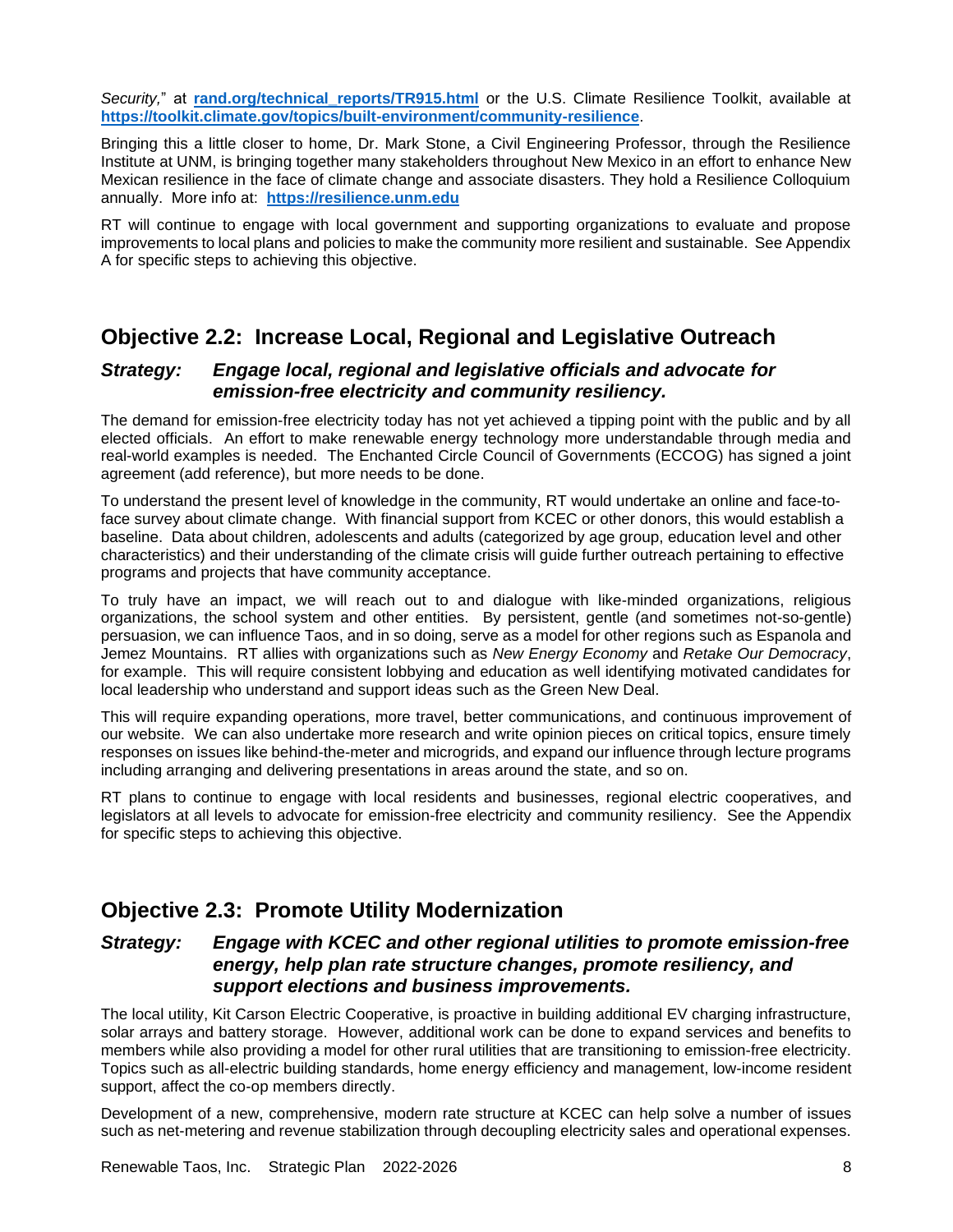Analysis of other beneficial rates such as EV charging during peak solar can have profound effect. A rate structure must also support local businesses. Through a coordinated discussion with KCEC, a fair and agreedupon rate structure can be submitted to the PRC for approval.

Microgrid technology provides resiliency when power is interrupted. A coordinated plan for the entire North Central NM service area would serve to optimize benefits and reduce costs. RT intends to work with KCEC to propose and support cost-benefit analyses and implementation of pilot projects where effectiveness is maximum.

RT plans to continue to engage with KCEC to promote progressive plans and policies. See Appendix A for specific steps to achieving this objective.

# <span id="page-8-0"></span>Goal 3: Become a Backbone Organization in Taos

### <span id="page-8-1"></span>**Objective 3.1: Engage, Educate and Expand**

#### *Strategy: Develop and implement a multi-faceted outreach and communication plan, including website, social, print and broadcast media and various public events.*

Building public support, dispelling misinformation, and successfully developing a community-wide understanding are key ingredients for making the rapid shift from natural gas, propane, diesel and gasoline fuels to emission-free electricity a reality.

Strong public relations, interactions with multiple stakeholders and other methods are presently employed and will be expanded upon to help meet this objective, including:

- Annual seminars or other events for the community each spring (perhaps around Earth Day) offer information about the climate crisis and the adaptation challenges that lie ahead.
- The Taos Electric Vehicle Expo provides a forum for guest speakers and multimedia presentations as well as outdoor exhibits to engage the community in this educational experience.
- A Climate Action Forum could provide an opportunity for large group education on emission-free electricity and related topics such as resilience and adaptation.
- RT collects, adapts and maintains Fact Sheets that can be used at multiple outreach and educational events such as the KCEC Annual Meeting, the Taos Environmental Film Festival, and so on.
- RT can engage in surveys, in-person meetings and other outreach programs to best understand the challenges and expenses involved with transitioning to an all electric energy source.
- Evening meetings (on-line or in person) will be held to encourage greater participation by community members.

RT has Facebook and Twitter accounts, among others. A goal is to drive social media traffic to them. RT could consider a monthly column in the *Taos News* and advertising on local theater screens as well.

RT intends to expand communications through a variety of methods, including those listed above. See Appendix A for specific steps to achieving this objective.

## <span id="page-8-2"></span>**Objective 3.2: Conduct Yearly Planning and Budgeting**

#### *Strategy: Conduct annual planning and budgeting efforts and develop and implement a fund-raising plan.*

As RT expands the scope of community engagement and technical consultation and advocacy, conducting yearly planning and budgeting is key to meeting objectives and goals. RT will consider a budget of up to of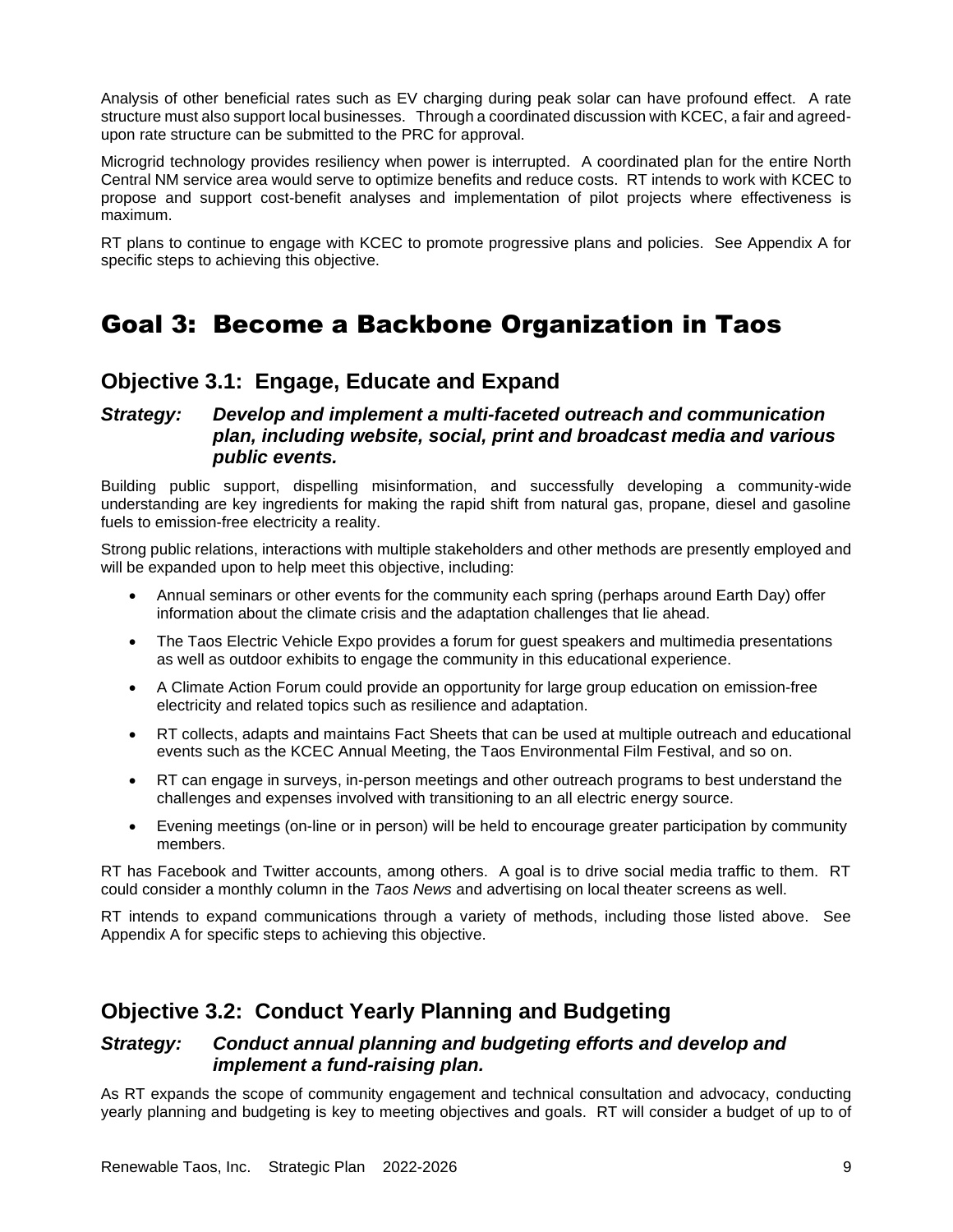\$40,000 in 2021-2022 with measured increases in subsequent years. RT will investigate sources of funding such as Department of Energy for energy efficiency, and other organizations.

RT will conduct yearly planning and budgeting. Financial stability will be supported by fundraising and grant application plans. See Appendix A for specific steps to achieving this objective.

## <span id="page-9-0"></span>**Objective 3.3: Create a Renewable Taos Work Space**

#### *Strategy: Open an office and work space, and pay staff and volunteers for work performed.*

It is important to both encourage volunteer support and execute tasks to meet strategic goals. Because of the ambitiousness of this plan, office administrative support and subject-matter experts can be paid for service. Beginning in 2022 with perhaps one or two part-time staff, a nominal salary can be budgeted. Volunteers can also apply for and be reimbursed for travel, conferences and other costs. Bookkeeping and accounting has been centralized, but staff can be hired for other administrative duties. Office administrative assistance can possibly be cost-shared between RT and other organizations. Office space, possibly shared, will have minimal energy use, with the goal of generating more than is used.

RT plans to research opportunities for opening an office that will serve as a community resource and an *emission-free energy* work space. Funding for staff and volunteer support will be part of the plan. See Appendix A for specific steps to achieving this objective.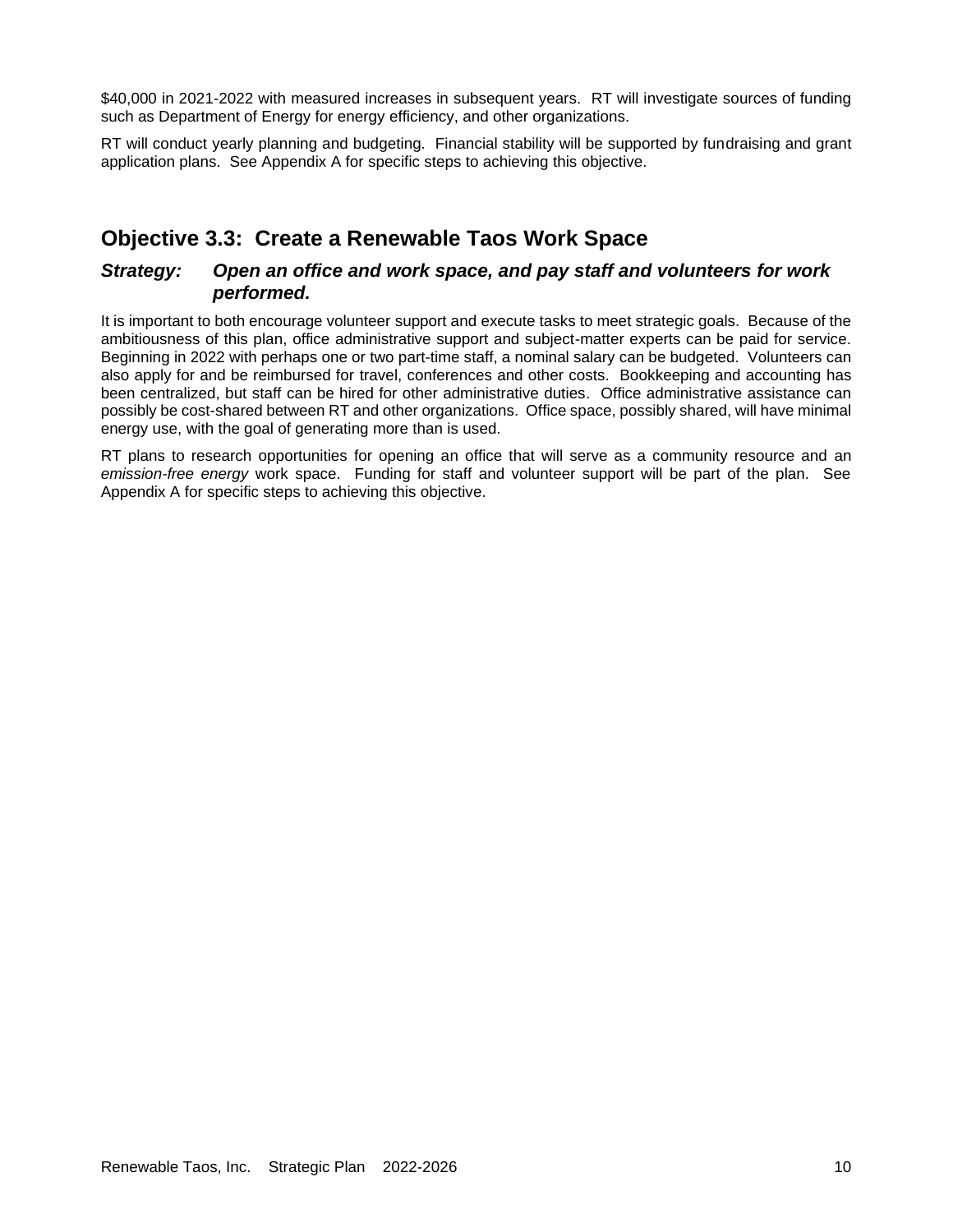# <span id="page-10-0"></span>Metrics and Budget

### <span id="page-10-1"></span>**Measurement of Performance**

As RT completes significant tasks meant to accomplish goals, the progress will be tracked and reported in the RT Annual Report. Progress may be updated quarterly. A metric of dollars per ton of carbon dioxide (or other contaminants) avoided, eliminated, removed or sequestered is a prime metric for our work. A financial analysis of income and expenditures towards meeting goals will be a component of the RT Annual Report.

## <span id="page-10-2"></span>**Budget**

#### **Income Categories**

Membership Dues

**Donations** 

**Grants** 

#### **Expense Categories**

Office Space

Office Supplies, Mail, Utilities, Etc.

Printing and Publication

Fact Sheets and Brochures

**Other** 

Staff Salary

Contract Support

Consultant Fees

Education of Staff

Travel – Staff

Travel – Volunteers

Events

Earth Day on the Plaza / Environmental Film Festival

EV Expo

Educational Forums

Advertising – General Fundraising Event(s)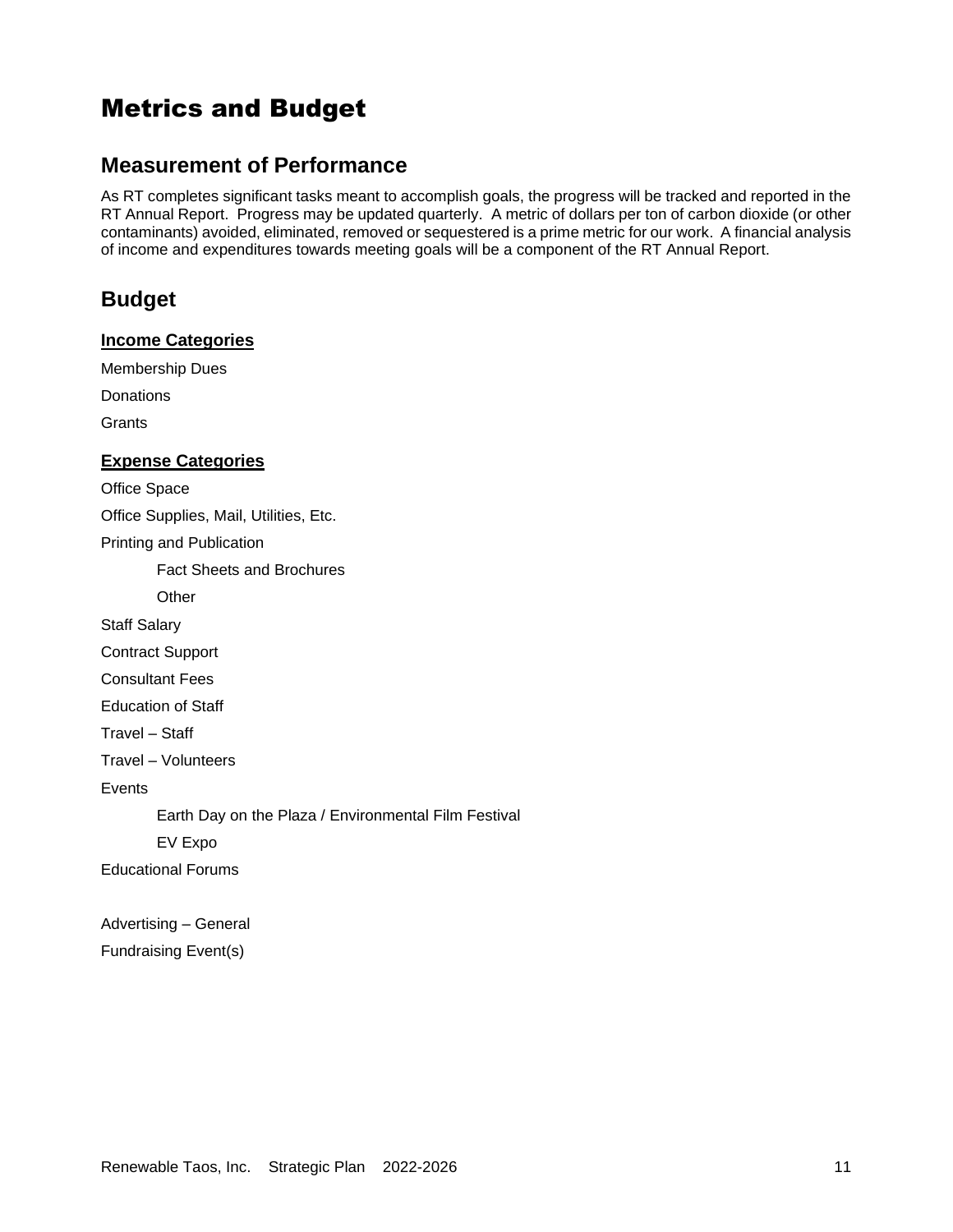# <span id="page-11-0"></span>Strengths, Weaknesses, Opportunities and Threats

## **Strengths**

- RT is unique among other environmentally-oriented groups in northern NM in that our focus is on emission-free electricity for household, agricultural, transportation and industrial use.
- RT has a growing interest in community sustainability, resilience and adaptation in the face of climate change and environmental crisis.
- RT has a reputation as an independent organization working for the citizens of Taos.
- RT fills a need in the community, and works with others, particularly KCEC.
- RT is on an upward financial trajectory, possibly opening an office in 2022.
- RT has volunteers with expertise in various related professions and community engagement, including government, engineering, communication, human resources, law and advocacy.

### **Weaknesses**

- The organization needs assistance in growing the in-house expertise and community engagement to achieve the goals. The needs are financial, programmatic and administrative.
- Sometimes the diverse skills of the core group are not tapped as efficiently as possible.
- As we grow, the volunteer-only staff will become a liability. Funding for one or two paid staff can support additional community engagement and allow RT to become more of a resource.

### **Opportunities**

- RT has the challenge of local political advocacy and elected official education.
- Coordination with other not-for-profit organizations provides synergy and cost-effective activism.
- The next few years will be critical for RT and affiliated groups to converge and make progress.
- With the support of and in synergism with Taos United and other community organizations, RT can achieve greater visibility in Taos County and the region.

### Threats

- There is a global threat of catastrophic climate change impacting agricultural, financial, and worldwide sustainment systems. There is global movement to change and address these issues.
- Lopsided discussions in the RT weekly meetings threaten the cohesiveness of the group to move forward on the wide variety of issues that individual members are interested in pursuing.
- There is high political pressure from oil/gas/coal interests to maintain the status quo.
- Lack of economic opportunity continues to fragment and create a net loss of jobs in the area.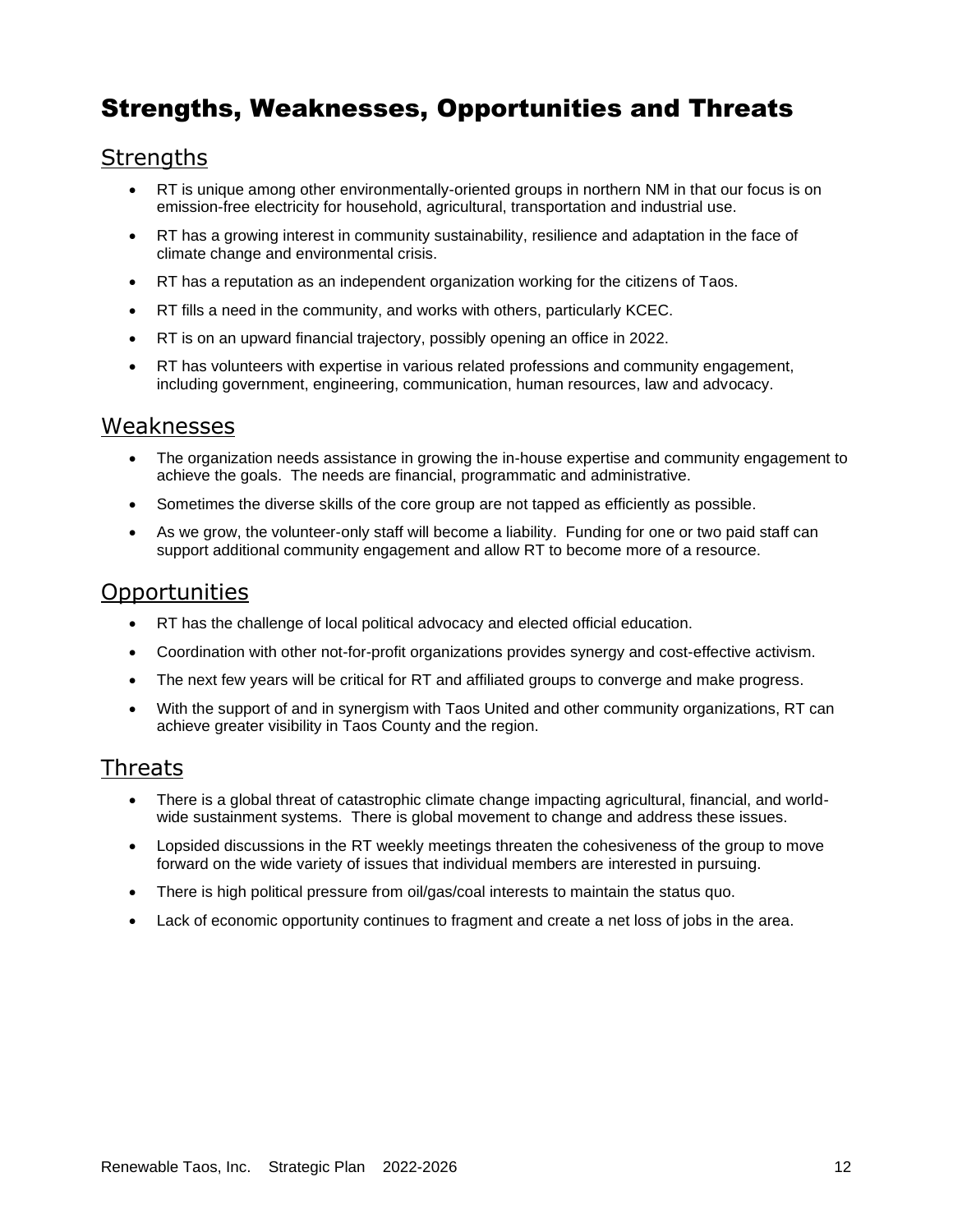# **Acknowledgements**

In reviewing the Renewable Taos Annual Reports, a tremendous amount of work and influence has been generated by a central group of dedicated individuals. This work in outreach, teaching, analytical analysis and research is a great foundation upon which this Strategic Plan has been developed. Appreciation is expressed to all those who contributed to this planning process. The core group of RT members meets weekly. It can be said *they punch far above their combined weight* in terms of impact.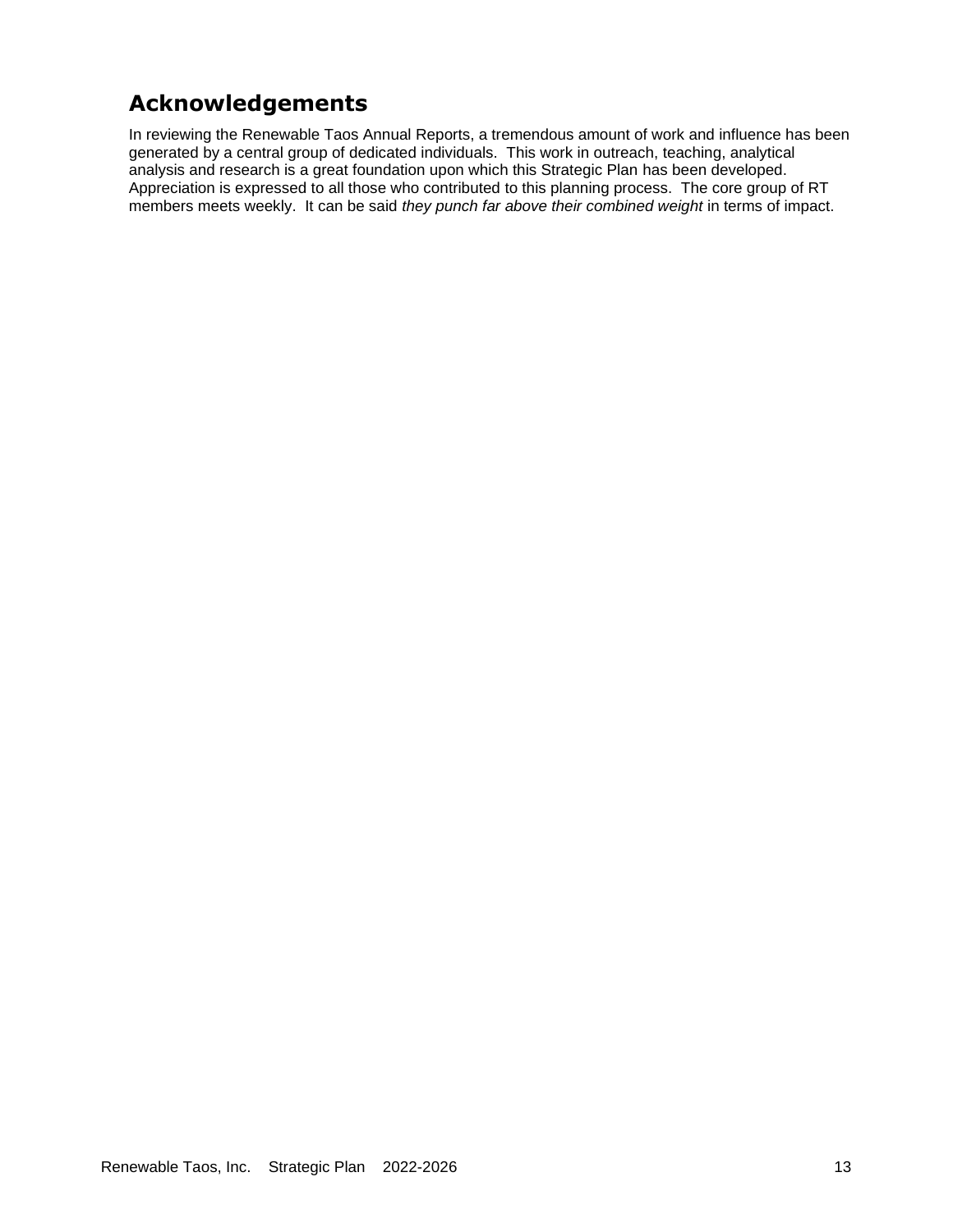# <span id="page-13-0"></span>Appendix A. Objectives, Strategies and Action Plans

Action plans within this Strategic Plan are meant to address "what we will do." This Appendix provides ideas, guidelines, methods and suggestions, as well as specific tasks, projects and deliverables to meet the objectives and goals of Renewable Taos. Action plans can be intended for individual members, small teams, consultants, large teams and the full membership. As the years progress, specific actions will be accomplished, yet some may be deferred to future years. Some actions may be brought forward to be worked earlier as needed. These Action Plans will be reviewed each year for evaluating accomplishments towards goals.

# **Goal 1: 100% Emission-Free Electricity In Northern NM**

## **Objective 1.1 Increase Local Emission-Free Electricity Supply and Use**

#### *Action Plan:*

The goal to increase local electricity use (and commensurate supply) to 80% by 2025 and 100% by 2030 will require major effort on many fronts. To be able to chart progress, RT needs accurate, up-to-date information on energy use, supply and pricing of common energy sources (electricity, gasoline, natural gas propane and wood). Below is a preliminary list of actions that are planned to meet this objective.

#### *2022:*

- Identify difference between current electricity supply and 80% goal.
- Estimate near-term optimum mix of solar  $(-35%)$  and wind  $(-65%)$  along with battery storage needs to meet the 80% goal.
- Identify sources for additional solar and wind, including roof-top, utility-scale and imports, and examine impediments.
- Identify large users of electricity and energy (natural gas, gasoline, diesel fuel, propane, etc.).
- Develop a model showing total systems benefits of transitioning to more electricity.
- Create a plan outlining potential implementation with data based on actual transition projects.
- Identify difference between current electricity supply and 100% goal.
- Estimate long-term optimum mix of solar (~35%) and wind (~80%) along with battery storage needs to meet the 100% goal.
- Outline of a program to provide demand management services for large customers.

#### *2023-2026:*

- Continue coordination and activism towards beneficial electrification.
- Develop plans to make remaining electricity uses emission-free by 2030 or earlier.

# **Objective 1.2 Promote Electric Transportation**

#### *Action Plan*

As electric vehicles continue to be developed and produced, RT will promote and encourage adoption.

#### *2022:*

- Participate with KCEC to develop an Electric Vehicle Charging Infrastructure Plan.
- Develop a preliminary analysis showing benefits of 100% electrification of the vehicle fleets of town, county, schools, KCEC, Blue Bus, etc., perhaps modeled after Dominion Energy.
- Conduct an inventory of fleet vehicles, including where they are parked at night.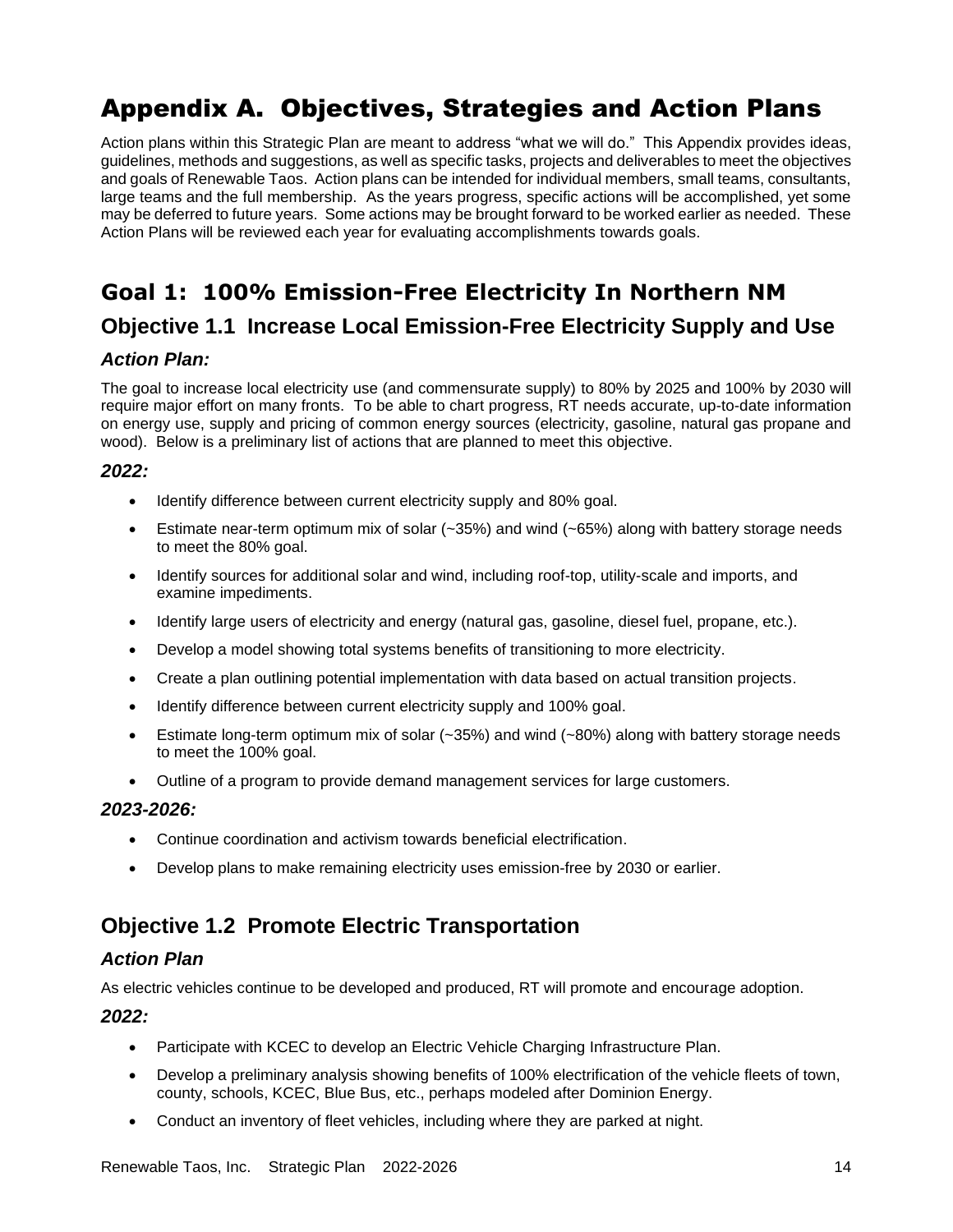- Collect information on bulk charging stations and power requirements, including costs and electric service availability.
- Continue promotion through annual EV Expos, with speakers and exhibitors.

#### *2023-2026:*

- Investigate potential for establishment of an electric vehicle sales operation in Taos, with a pilot project of maintaining an online website for affordable used EVs.
- 100 percent of the local fleets to be electric-powered by 2025.

# **Objective 1.3 Increase Electricity Storage**

#### *Action Plan:*

RT plans to continue to promote options for increased electricity storage at all levels and scales.

#### *2022:*

- Research and develop a concept for distributed electricity storage that considers residential and business storage.
- Coordinate with KCEC to review options and propose a path forward to increased storage throughout the KCEC service area.

#### *2023-2026:*

• Promote distributed electricity storage in conjunction with microgrid and other initiatives.

## **Objective 1.4 Improve Transmission in Northern New Mexico**

#### *Action Plan:*

The general idea behind the plan would be to create a "local political movement" that would do everything it could to create a "pull" in the Taos community for implementation of the Lucky Corridor project. The tasks to achieve this objective will have to be revised as the year goes on and as we learn more about the project.

#### *2022:*

- Develop a plan for advocacy for improved transmission as well as electricity generation and export. Include model output showing economic and environmental benefits. Emphasize local ownership and options.
- Conduct meetings and support the corporate owner and project manager of the Lucky Corridor project (Ameren), Carson National Forest (and any other permitting authorities identified), the Town and County of Taos and any other party involved with a view to understanding each party's role in the project, their attitude toward it, the pros (including two way transmission) and cons of the project and if or how each party might be helpful.
- Based on what we learn from these meetings, work with the project manager to identify every major obstacle to the completion of the Lucky Corridor project and determine which of these obstacles we can play a role in eliminating. Support Ameren in developing a plan to eliminate obstacles we can influence that stand in the way of the completion of the project.
- Identify what other entities in the Taos region have a common interest in achieving this objective and attempt to partner with them to build a political movement in support of this project.
- Develop a presentation package that lays out a potential outcome for Taos County.
- Investigate opportunities for utility-scale generation and roadblocks such as access to transmission or substations.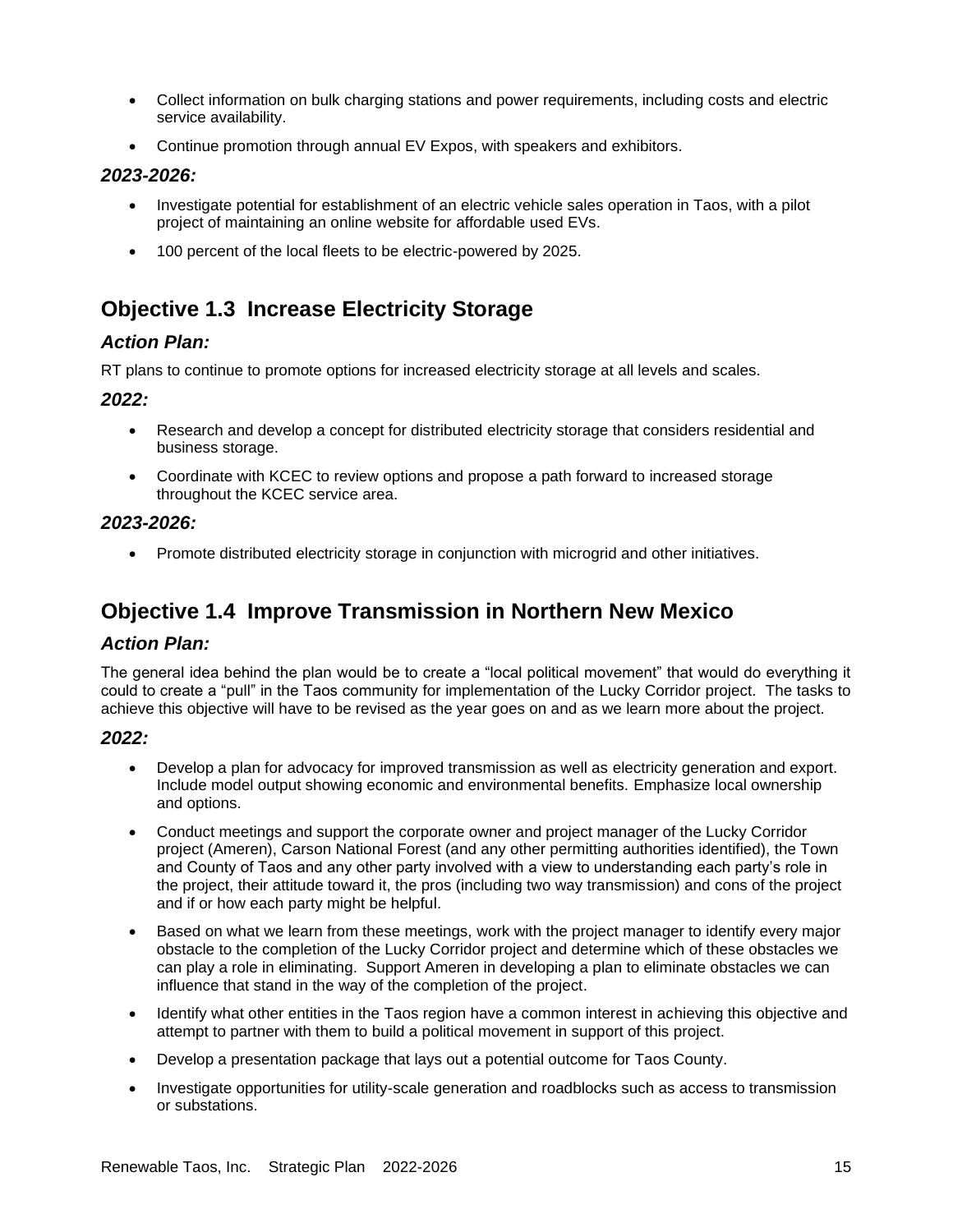- Investigate potential customers for generation, such as Los Alamos, PNM, etc.
- Outreach to NM RETA and strategizing for appropriate course of action.
- Advocate with other state organizations (NM EMNRD, etc.) to refine plan and objectives.
- Become familiar with the 2020 legislation HB 233 Energy Grid Modernization Roadmap and other relevant legislation and Governor Executive Orders.

#### *2023 – 2026:*

- Actively recruit local organizations and local government to pursue goals.
- Continued advocacy for improved transmission and access to transmission.

# **Goal 2: Resilient and Adaptable Community**

# **Objective 2.1 Improve Local Plans and Policies**

#### *Action Plan:*

Improving local plans and policies, such as building codes, requires knowledge of deficiencies and areas of improvement. Books, examples and Toolkits exist to support actions. RT will encourage members to engage with appropriate organizations to establish resiliency plans and sustainability policies.

#### *2022:*

- Begin coordination with other Taos organizations with emphasis on a just transition to a resilient, sustainable community.
- Identify key groups to approach, including middle and high schools; universities; churches and other religious groups; business owners; farmers and ranchers; Chamber of Commerce, Rotary, Lions, VFW, and so on.
- Create an action/implementation plan for continued awareness and education dialogues.
- For students, provide awards for renewable energy science fair projects, offer interactive talks in county middle and high schools, and offer "hands on" emission-free electricity and energy projects for local high school students.
- Encourage the use of Science on a Sphere as a resource, providing training as necessary.
- For businesses, organizations, farmers, ranchers, organize interactive discussions in churches and in rural communities (e.g., Amalia, Carson, Peñasco, many others).
- Resilience Program Outline by 2022.

#### *2023-2026:*

• Based on progress in 2022, adapt plan to continue coordination and activism.

# **Objective 2.2 Increase Local, Regional and Legislative Outreach**

#### *Action Plan:*

RT will continue to encourage all members to be active in local, regional and legislative outreach. This can take many forms. Local outreach includes businesses and business organizations, schools, the Town of Taos, Taos County and other institutions. Regional outreach includes other northern New Mexico and southern Colorado rural electric cooperatives, towns, Pueblos, and villages. Legislative outreach includes the NM Executive Branch and Legislature, and US Senators and Representatives, in local and other NM districts.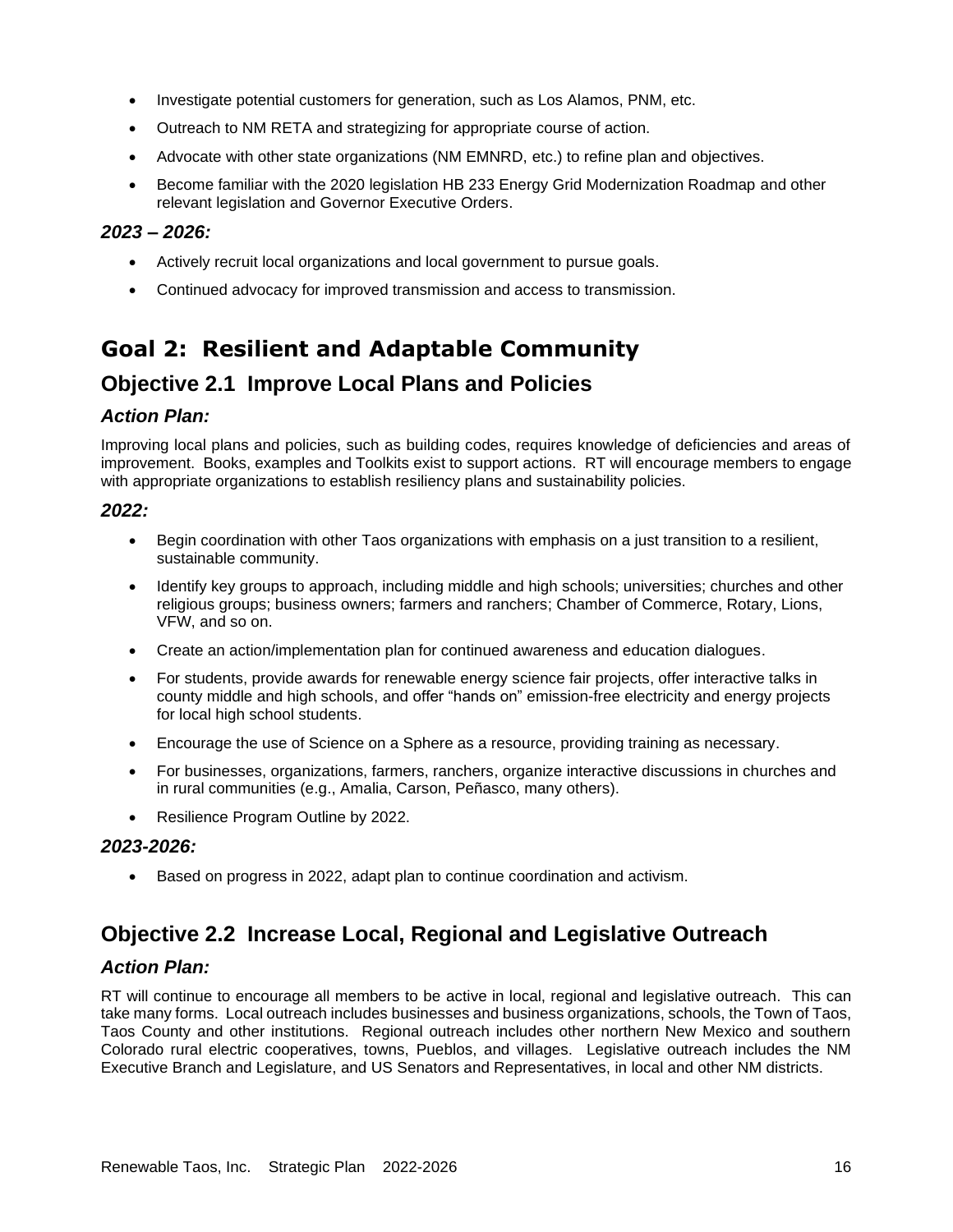#### *2022:*

- Create a list of individuals and organizations to support our modest outreach effort. Create a list of current topics that people can refer to. Post the lists on the website and update specific topics as needed. Encourage members to reach out.
- Solicit support from the Taos County Commission, Town Council and Taos United to organize a Climate Action Forum in 2022, possibly along with the EV Expo, with the participation of local environmentally oriented groups.
- Engage state officials by providing feedback to sharpen the Governor's Climate Strategy.
- Support development of a government affairs plan to monitor, influence and lobby state and local officials as well as the activity of KCEC and its Trustees.

#### *2023 – 2026*

- Continue to engage with local governments and organizations throughout the year.
- Support for Green New Deal from Pueblo Councils, State and Federal officials by 2023.

# **Objective 2.3 Promote Utility Modernization**

#### *Action Plan:*

As progressive as KCEC may seem, additional emphasis on rates, renewables and storage is needed.

#### *2022:*

- Participate with KCEC and the Regulatory Assistance Project in developing a modern rate structure for KCEC members that includes emphasis on beneficial electrification and local generation.
- Support advanced monitoring and control systems for management of KCEC operations.
- Support progressive KCEC board candidates in elections.

#### *2023-2026:*

• Look out to the next election and get engaged. Elections every two years, four-year term.

# **Goal 3: Become a Backbone Organization in Taos Objective 3.1 Engage, Educate and Expand**

#### *Action Plan:*

RT has a history of engaging with the public through educational seminars and other events. Actions that can be taken to continue this and expand our outreach are listed below, in no particular order.

#### *2022:*

#### **Expanding Membership**

- Increase outreach and target gaining 20 new members by end of 2022.
- Place ads in *Taos News* and on radio stations, including popular cultural stations
- Send 1-2 question survey to Taos Chamber of Commerce, The Hive, SBDC and other groups. (Ask HOW to interest people in renewable energies in our local community.)
- Organize evening meetings (Zoom? In-person?) every two weeks for eight weeks.
- (Bring in speakers, as had been done? Consult with specific people about who would draw them in.)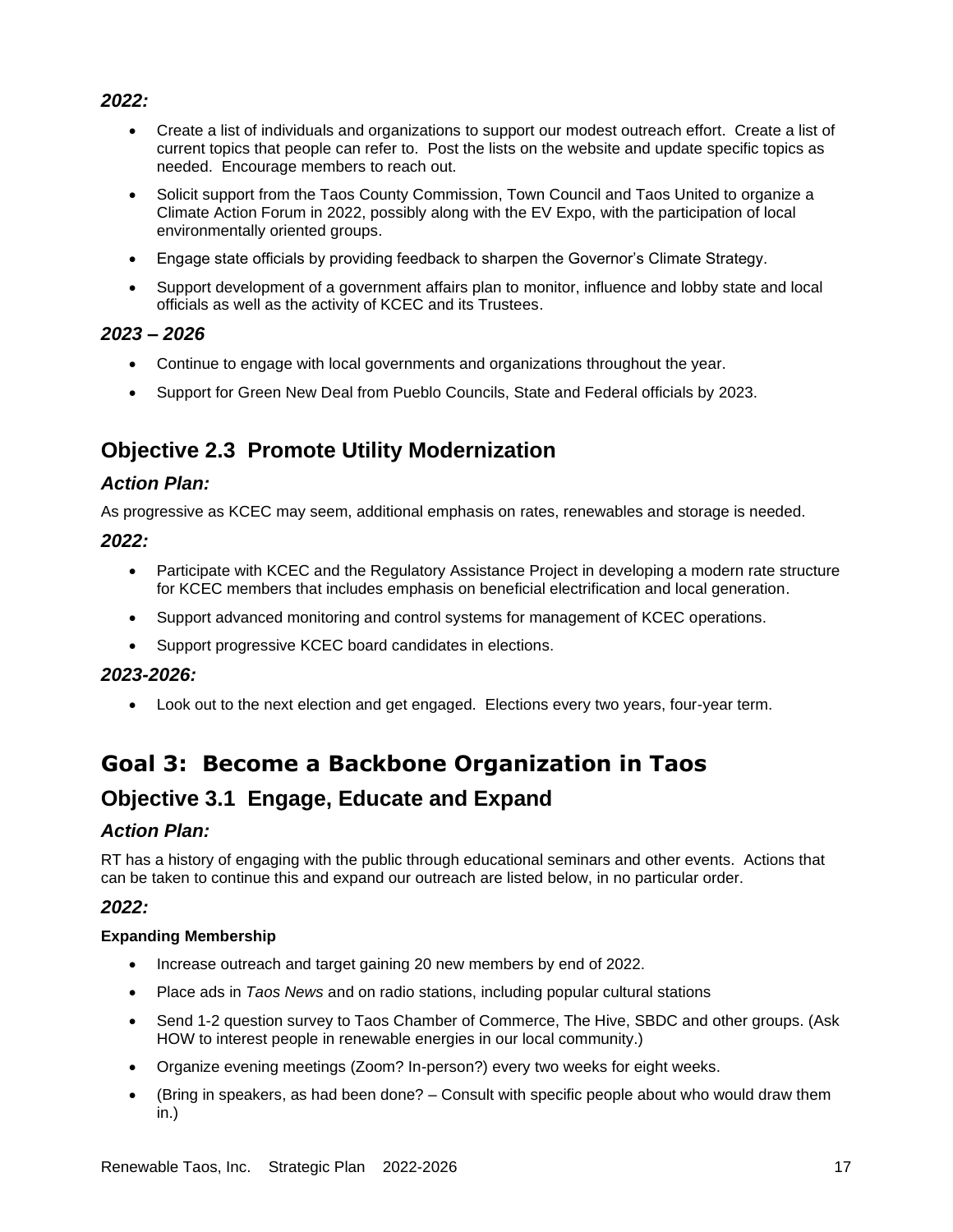#### **Engage and Educate**

- Update the Fact Sheet library and develop presentations for a variety of audiences. Provide links to other online Fact Sheets and resources, e.g., Climate Reality Project and Unplug America.
- Revive the *Riding the Blue Marble Together* lecture series.
- Support *Earth Day* activities including clean-ups.
- Hire a consultant for improving the web presence.
- Start a photo archive to be available to the public.
- Write a periodic column for publication in the *Taos News* and other regional media*.*
- Tweet regular messages and post regular Facebook updates.
- Join the global movement by registering RT at [climateaction.unfccc.int](https://climateaction.unfccc.int/)

#### *2023 – 2026:*

- Continue annual Taos EV Expo in the fall. Coordination with the National Drive Electric Week organization (partly sponsored by the Sierra Club) is to be considered on an annual basis.
- Support an annual Earth Day event in April of each year.

## **Objective 3.2 Conduct Yearly Planning and Budgeting**

#### *Action Plan:*

Critical to all successful organizations, planning and budgeting allows goals to be set and met.

#### *2022:*

- Develop a Strategic Plan and a budget that supports the goals and activities.
- Develop a fundraising plan for 2020, with projections for the coming years.
- Investigate and document various funding sources.
- Apply for funding and grants as applicable.

#### *2023-2026:*

- Update the Strategic Plan and fundraising plan for current year as needed.
- Apply for funding and grants as applicable.

### **Objective 3.3 Create a Renewable Taos Work Space**

#### *Action Plan:*

RT is in a position to establish a work space to benefit its operations, meetings, and also offer services to the community. This space would be a model for energy efficiency, renewable energy and zero-carbon operations.

#### *2022:*

- Locate and contract for space that provides conferencing facilities and can be a media repository.
- Based on budget, contract for administrative support.

#### *2023 – 2026:*

• Increase budget through fundraising and expand operations in accordance with this Strategic Plan.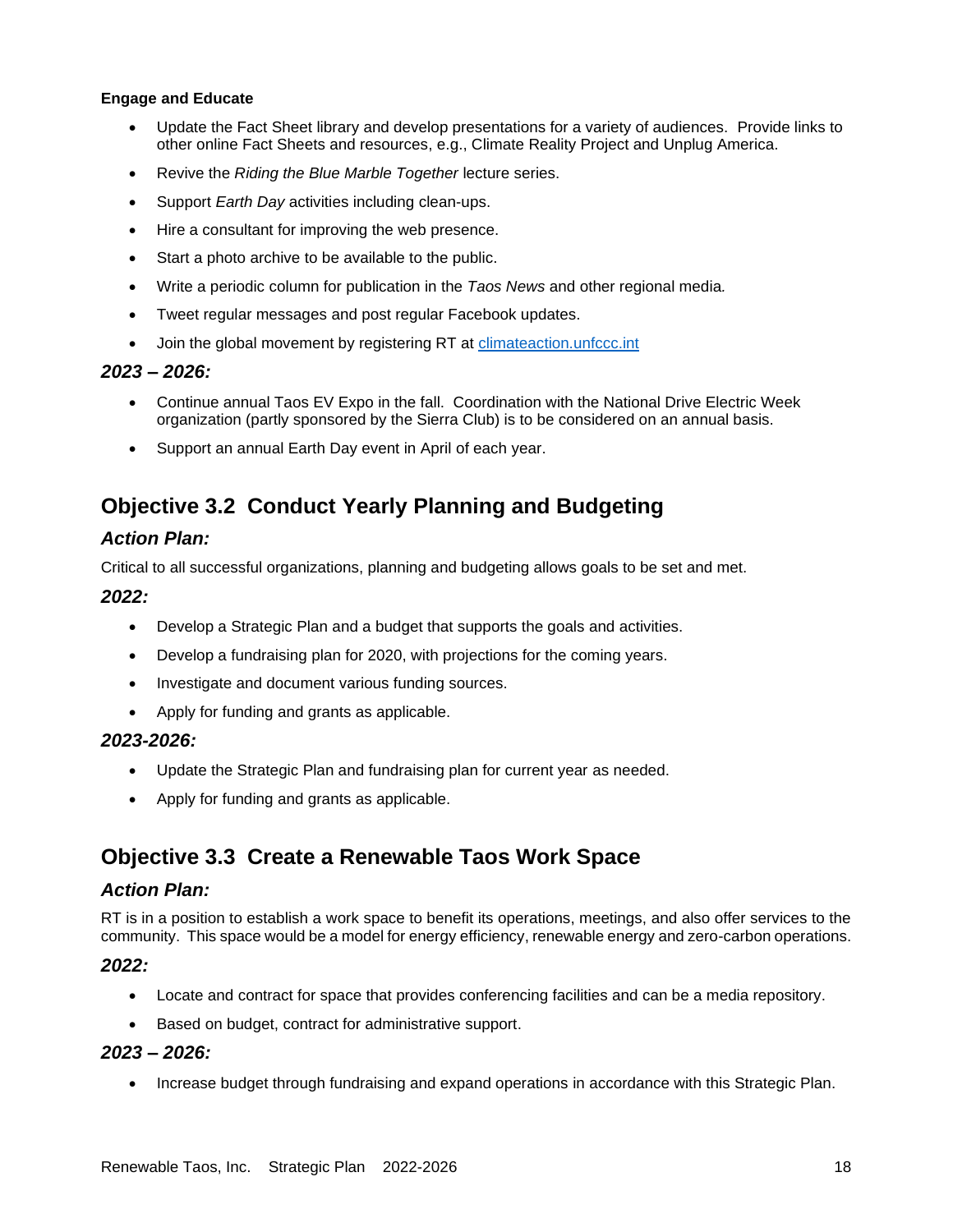# <span id="page-18-0"></span>Appendix B. The Transition to Clean Electricity

We are moving into a new decade for both catastrophic weather events due to global warming and for clean energy. This plan presents goals for the critical decade of 2021-2030.

#### **The global climate is changing, and the main vector of that change is warming.**

The earth's atmosphere, our oceans and seas, and the earth itself is warming as humanity's destructive emissions of greenhouse gases, primarily CO2 but others as well, have persistently increased, causing catastrophic weather events. There were a few years in the early part of the last decade where there appeared to be a pause in warming, and the term "climate change" replaced global warming. The year 2019 was the second hottest year on record, only one-tenth degree Fahrenheit cooler than the previous hottest year which was only three years before, in 2016. Warming drives the other harmful effects of climate change.

For each degree of warming, the atmosphere absorbs an additional seven percent moisture. Atmospheric warming propels the destructive storms, flooding, landslides, glacier melting, sea level rise, melting of the Arctic tundra and release of vast amounts of methane, and even the droughts that afflict our planet. We should change our terminology back to *global warming* as the most accurate way to describe our dilemma.

#### **New Mexico is as affected as everywhere else on the planet and the U.S.**

New Mexico is the second fastest warming state in the United States, as reported at: <https://www.climatecentral.org/news/report-american-warming-us-heats-up-earth-day> It trails only Alaska for the pace of temperature increase. Between 1970 and 2018, the average temperature increased by 3.32 $\degree$  F. In 2012, New Mexico was not even on the list of the 10 fastest-warming states.<sup>1</sup> Some people may believe these temperature increases are not very big. But think about the human body, with an average temperature of 98.6° F. When we get a fever of even two degrees, we are not very happy, and when it rises to 100°, we start to worry. Now think about the fever never going down – that is what is happening with our fragile planet and right here in New Mexico.

Unfortunately, the bad news does not stop there. NM produced more than 66 million metric tons of greenhouse gas emissions in 2018, about 1% of the national total. Yet we are home to about 0.6% of the nation's population. New Mexicans produce **31 tons** of greenhouse gas emissions per person per year, compared to the national average of 18 tons per person.<sup>2</sup> These gas emissions matter to our air, our land, our water and, of course, our health and the health of our state's wildlife.

#### **Our planet is in a perilous state.**

Almost the entire continent of Australia is on fire and more than a billion of their wild animals have perished. California has had multiple years of devastating wildfires. Electric utilities have shut off power to large parts of that state to avoid making things worse. Wildfires are only one weather consequence of climate change. Others include drought, devastating hurricanes, catastrophic storms and floods.

The Intergovernmental Panel on Climate Change announced in late 2018 that we have ten years to cut global emissions in half. In effect, that means that the United States, in particular, must cut CO2 emissions to zero by 2030, a monumental but doable task.

#### **Climate change is here to stay.**

We do need to eliminate CO2 emissions from our energy supply, but the extreme weather events, droughts, sea-level rise, and wildfires will be with us well into the future. That means that we must also build **resilience** into our infrastructure. We need to take aggressive measures to make our electric transmission and distribution systems safer. That means clearing defensible paths for distribution and transmission wires and trimming vegetation that might threaten them. That was the main cause of fire in Northern California, and it is as great a risk in New Mexico. As the NM forests dry out, forest fires caused perhaps by poor transmission line maintenance, further endanger town and villages. In 2015, the Jemez Mountains Electric Cooperative was

<sup>1</sup> <https://www.livescience.com/20899-climate-change-fastest-warming-states.html>

<sup>2</sup> [NM Climate Change 2019 Report,](https://www.climateaction.state.nm.us/documents/reports/NMClimateChange_2019.pdf) p. 4.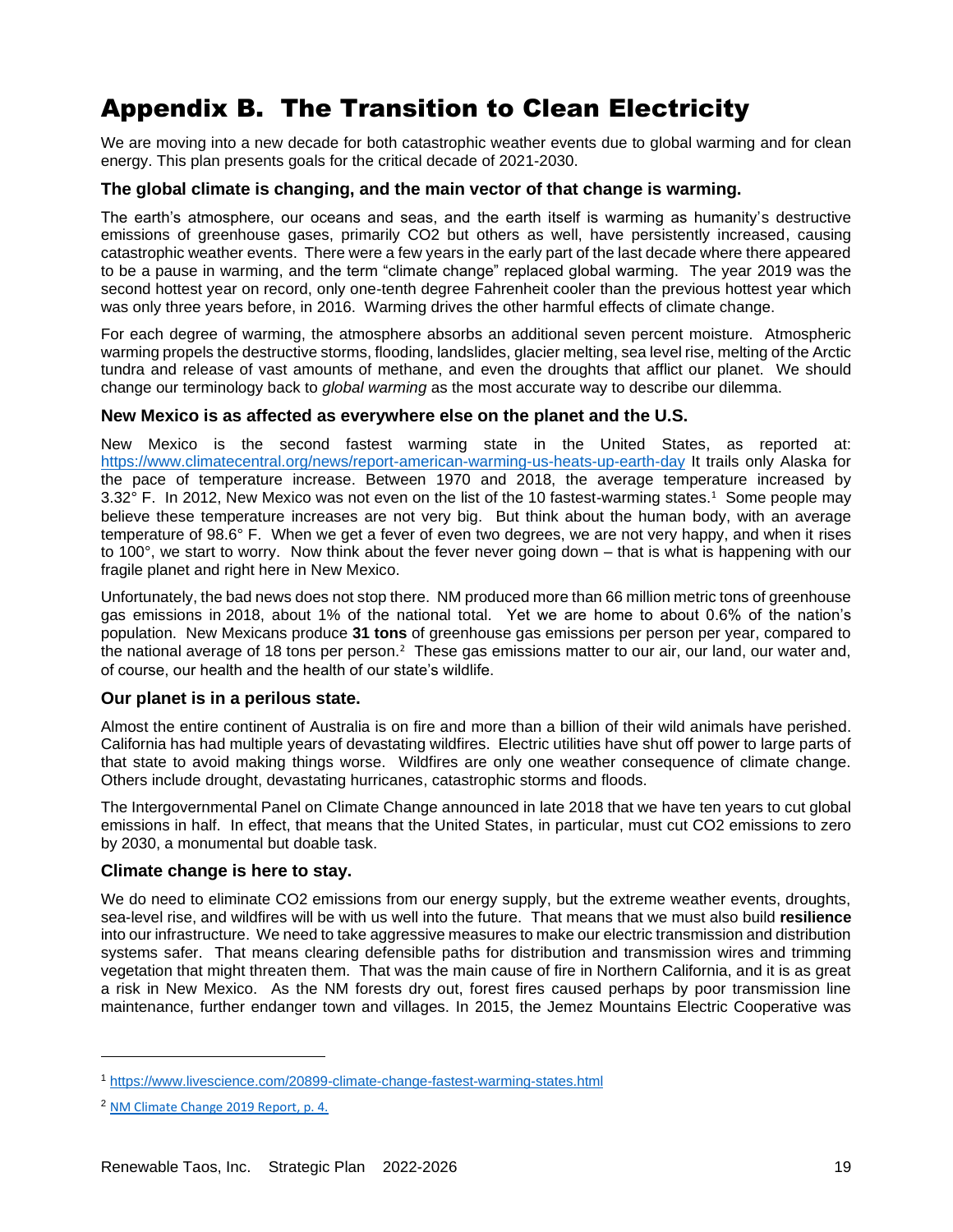found to be 75% responsible for the 2011 Las Conchas forest fire. It was caused by a tree falling onto a power line located on Forest Service land and consumed 156,000 acres.

**Resilience** also means expanding transmission and strategically building microgrids, especially for core institutions like hospitals, emergency services, schools, and some government functions like potable water and waste-water treatment. The Taos Valley acequias have over 300 years of experience in resilience by working together to share water resources and use the associated community relationships to survive and flourish through historical drought and floods. (In addition, farming practices may need to change and already, groups and businesses like Taos Land Trust, Morning Star Farm, Taos Pueblo, and the Farmhouse Café are consciously practicing or supporting re-generative agricultural methods.) Building resilient communities, including an energy infrastructure, is an enormous undertaking and requires government and community cooperation at every level.

#### **Prices of emission-free electricity continue to decline.**

The latest prices for wind electricity in our region are about two cents per kilowatt hour. That is one-third the cost of electricity from natural gas generators. **One conclusion** we draw is that wind should comprise a major portion of the electricity supply for New Mexico. The Solutions Project, a creation of Stanford Professor Mark Jacobson, estimates that 50% or more of New Mexico's electricity should come from wind. Solar and storage costs are also declining rapidly. Solar is now available at wholesale prices in the 2 to 2.5 cents per kilowatt hour, half or less than the cost of Natural Gas. **Another conclusion** we draw from falling prices is that the falling cost of electricity should be passed on to end users by every electric utility.

#### **One major obstacle to the use of wind electricity and of reaching 100% emission free electricity is limitations in our transmission grid.**

We need to bring wind electricity from Eastern N.M. where wind is plentiful and reliable directly to the Kit Carson service area. One possible option is building the Lucky Corridor Transmission line, a win-win for wind electricity and everyone on the Taos community. Getting wind electricity to Taos does not have to wait for the Lucky Corridor, as there are other options. But **there is no escaping the conclusion that we need more and smarter transmission**. That is an absolute requirement for making significant progress toward 100% clean electricity. The NM legislature is focusing on grid modernization, among other related subjects.

#### **By the end of 2021 or early 2022, KCEC will have come close to reaching the goal for 100% daytime summer local solar electricity generation.**

Local daytime summer solar generation will have a peak of about 40 megawatts. Because it is locally generated, the community will save the normal transmission cost of around 2 cents per kilowatt hour. Given our pattern of usage solar will reached a natural limit when the sun is shining, we will likely at some points in time produce more solar electricity than we can consume. That excess electricity must be stored, wasted, or sold to other regions. There are no technical barriers to such sales. We need to overcome the contractual barriers in allowing two-way transmission on the large 345kV transmission line leading from Taos to the Chili substation 18 miles south of Ojo Caliente.

#### **We can add more demand for electricity by electrifying transportation, the heating and cooling of our buildings, and agriculture and industry.**

That must be our goal if we are serious about eliminating global warming. EVs are simply better than gaspowered transportation. There is a strong argument to be made that EVs are already cheaper. The cost of the electricity that powers cars is equivalent to \$1/gallon, so fuel costs are already cheaper. EVs are much easier to maintain. The motors are simpler, and maintenance and repair are a fraction of the cost of maintaining internal combustion engines. And all the EV costs are falling dramatically. We need aggressive goals in all these sectors.

On the national level, the Green New Deal (GND) proposed by presidential candidates Sanders and Warren<sup>3</sup> are the first proposals for the U.S. to adequately address both the scale and the urgency of the climate crisis.

<sup>3</sup> The *Green New Deal* was first launched by Senator Edward Markey and Representative Alexandria Ocasio-Cortez and championed by several 2020 Presidential candidates. Among many others, it is supported by the Sunrise Movement, a youth activist group, Sierra Club and 350.org.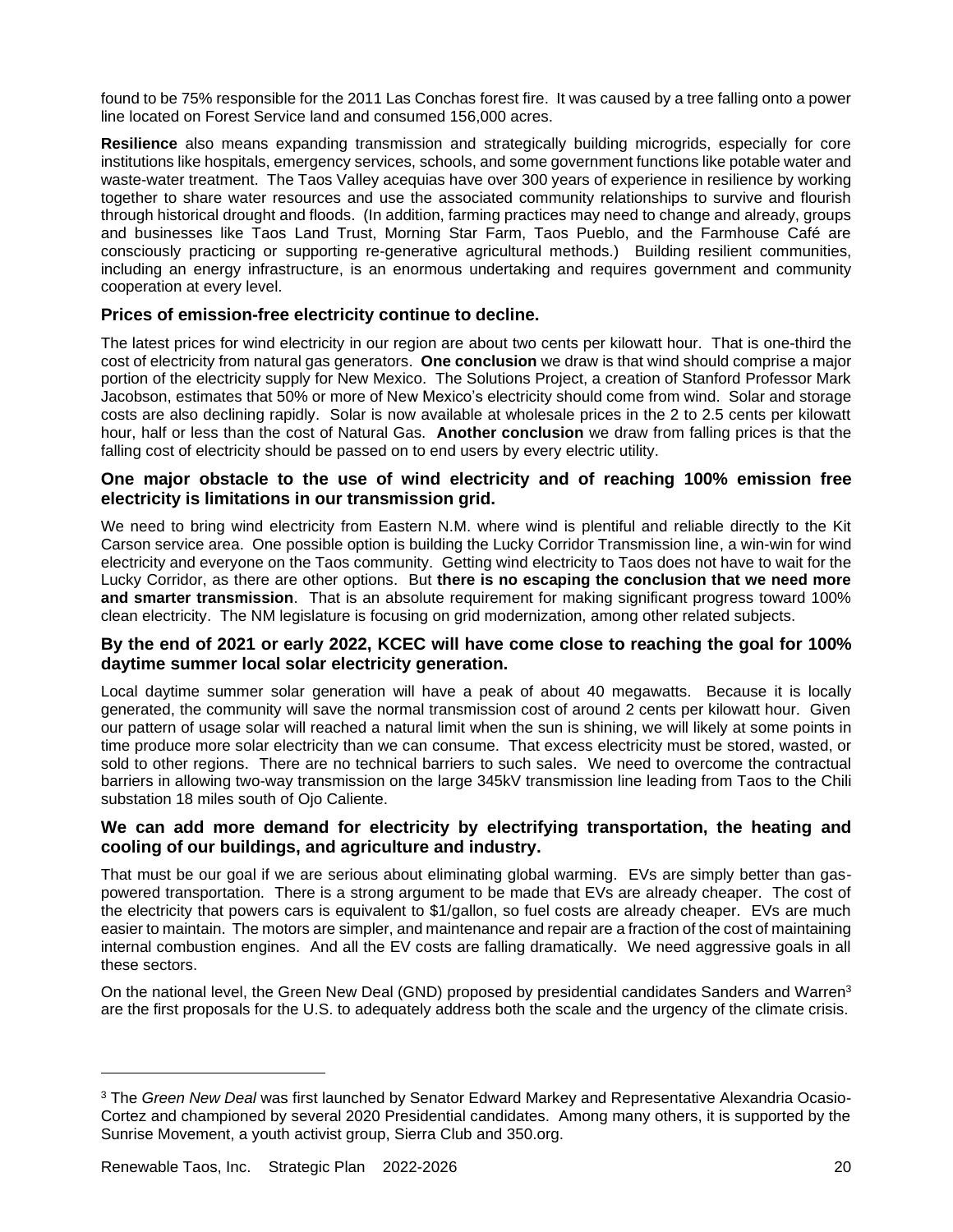The GND aims to reduce carbon emissions to zero by 2030. We should do the same in North Central New Mexico. In fact, there are even more benefits for zero carbon emissions in our region than in most other parts of the country because we have such a rich supply of both wind and solar electricity. Developing those resources is the best path to enriching our community.

At the global level, the COP-26, while disappointing in many ways, provides some guidance on ways forward. Of particular interest to New Mexico is the Global Methane Pledge, which commits signatories – including the US – to reduce overall emissions by 30 percent by 2030, compared with 2020 levels. The US government published a "blueprint" of how it intends to meet the goal.

In summary, Renewable Taos wishes to dedicate all its efforts to ensuring a sustainable future for northern New Mexico. We recognize that without similar efforts at state, regional, national and international levels, our little "island of tranquility" will not be able to sustain itself in the future. That is why we will work with all individuals, organizations and government entities to ensure a healthy, equitable future for all.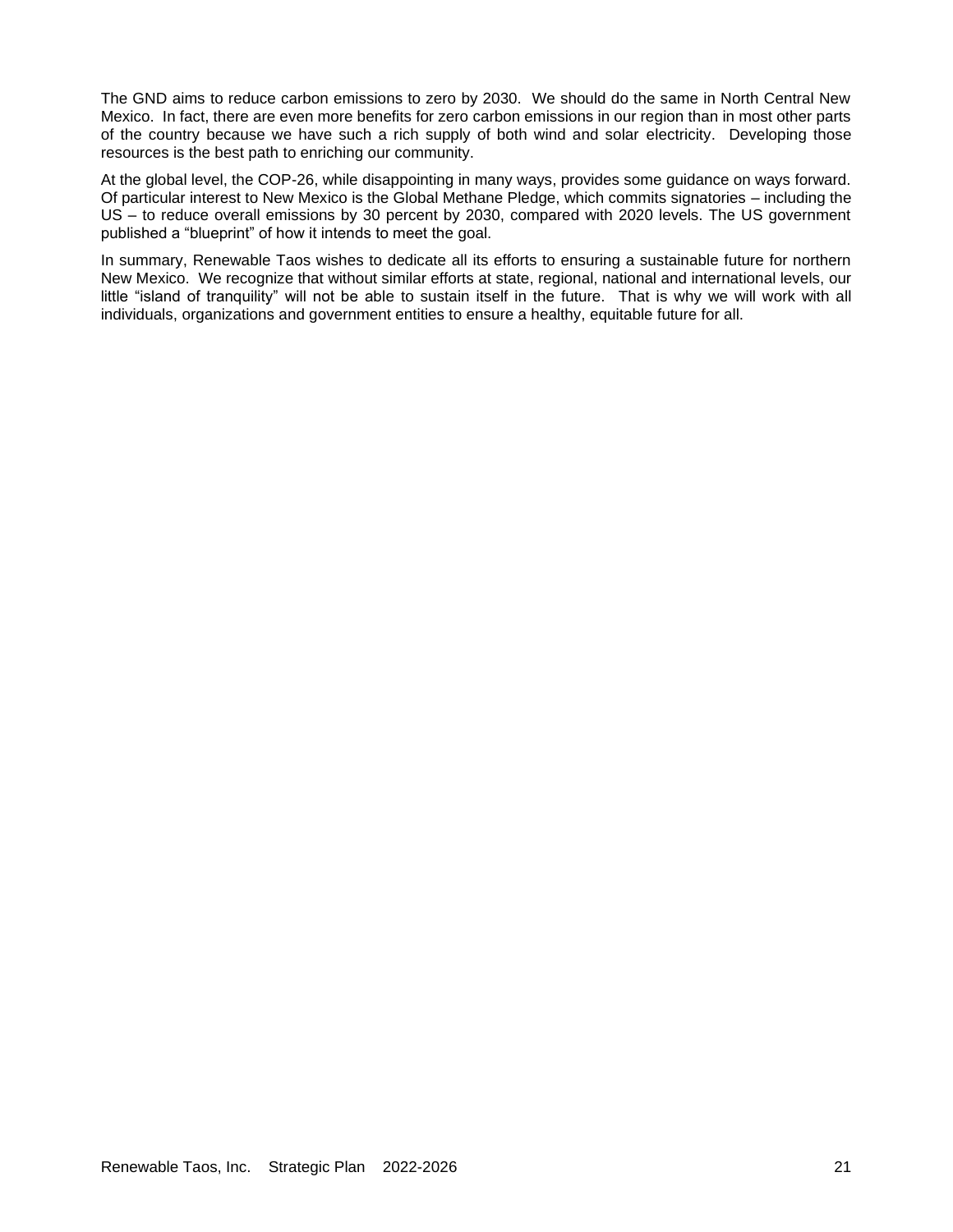# <span id="page-21-0"></span>Appendix C. Organizational History

# <span id="page-21-1"></span>Organization Foundation

Renewable Taos was co-founded on October 28, 2012 for the purpose of advancing the transition from fossil fuel-derived electricity to locally-generated emission-free electricity in Taos County and North Central New Mexico. Founding members included Mary Emery, Gaia Mika, Jay Levine, William Brown, John Gusdorf and Bob Bresnahan.

John and Bob met with energy activists and officials and politicians in Taos and Santa Fe to gain an understanding of the current state of affairs in renewable energy in N.M. Based on the information gathered in these interviews they recommended that advocacy for accelerating the transition to emission-free electricity focus on the Kit Carson Electric Cooperative (KCEC) which at that time was among the top five rural utilities in per capita solar electricity deployment. They joined with the other founding members to launch Renewable Taos, Inc., in 2014. John's modeling. KCEC consolidates the energy decisions and the electricity purchases of 99% of households and businesses in its service area. Gasoline, diesel, natural gas and propane will be replaced by electricity over the next decade. Kit Carson will be even more at the center of the transition as we ELECTRIFY EVERYTHING.

During the first phase of its existence beginning in 2013 RT adopted a number of core strategies in support of its goal of transitioning to 100% emission-free electricity. These strategies remain central to RT's work.

- RT focuses its work in North Central New Mexico in roughly the service area of Kit Carson Electric.
- RT's goal of 100% emission-free electricity applies to all sectors of the economy that emit Greenhouse Gases including Traditional Electricity, Transportation, Building Space and Water Heating, Agriculture, and Industry. RT's initial focus has been on Traditional Electricity, but that will expand to Transportation and Buildings in the coming five years.
- Kit Carson consolidates the electricity purchasing power of 29,000 households, commercial establishments and businesses, thus it has been and will continue to be the focus of our work.
- RT has emphasized local generation of solar electricity. Local energy infrastructure jobs and tax revenues that improve the local economy. It also leads to savings on transmission fees and reduces line losses by generating electricity close to its point of use.
- Building community support for the transition to clean electricity is central to RT's work. Examples include a series of lectures, the Joint Resolution for Renewable Energy which RT circulated to local governments and core community groups, and the annual EV Expo.

Data on energy use and greenhouse gases emissions for the Town and County of Taos, NM was used to demonstrate that emission-free electricity was both practical and economical for Taos and vicinity. They worked through electricity economics and determined that the costs being paid by Taos area citizens for fossil fuel electricity could readily support a transition to clean, emission-free electricity.

Taos at one time could arguably claim to be the solar capitol of the world. Starting in the 1970s solar photovoltaic panels were installed on many homes in Taos County, and many homes employed passive solar heating systems. Since 1991, radio station KTAO's transmitter has been completely solar powered. It was during this period that Taos became known as a leader in emission-free electricity. The first sizable solar array was installed at UNM-Taos in 2008. The first rooftop solar array was installed behind the meter and connected to the Kit Carson grid soon after. The first MW sized solar array tied to the Kit Carson grid was installed in 2010. The first community solar array in New Mexico was launched in the summer of 2012. Since then Taos remained a leader in rural renewable electricity generation, but has lagged behind communities that produce much or all of their own clean renewable energy.

The fledgling organization quickly attracted a core group of people to focus on a renewable electricity future. The group began meeting weekly in early 2013, and later that year achieved status as a 501(c)(3) organization under the name Renewable Taos, Inc.

RT produced its first Annual Report in November 2013. Since then, Annual Reports continue to communicate our organization's intentions, accomplishments and perseverance in our Vision and Mission. Our work is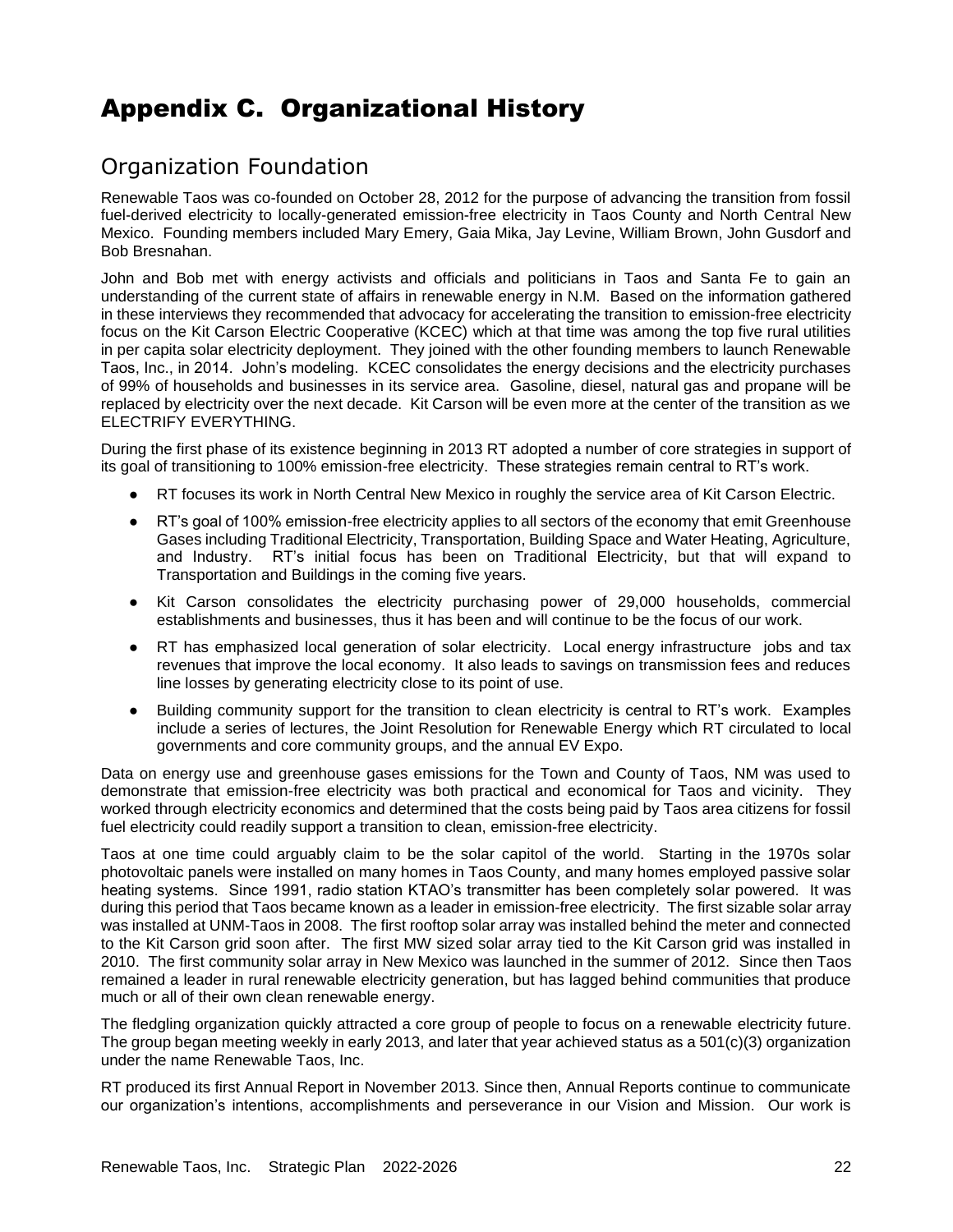further detailed in our weekly agendas, newsletters, social media, website, action alerts, technical reports, fact sheets, press releases and other information.

With few exceptions, RT has met weekly since 2013. A core group of 10-15 people have set and pursued an ever-evolving agenda on all aspects of emission-free electricity technology, economics, and policy. Currently, RT is supported by 100 members, and interacts with many partner organizations throughout New Mexico and the West.

When Renewable Taos was founded the primary constraints that prevented the addition of more solar arrays to the KCEC distribution grid was the utility's long-term agreement with Tri-State Generation & Transmission Association. Tri-State was firmly in the camp of coal-fired electricity generation.

## <span id="page-22-0"></span>Organization Achievements

**2011-2012** Renewable Taos, Inc. founded. Began meeting in Taos with other like-minded individuals with concerns about climate change and how Taos can achieve a 100% renewable Taos. We consciously decided to include all energy consumed in Taos County -- electricity, home and office heating, business energy and transportation.

**2013** Organized the Renewable Taos Lecture Series on renewable energy, climate change and sustainability. Initial interactions with Kit Carson Electric Cooperative, Inc. (KCEC). Co-sponsored events with Positive Energy, PPC Solar and SolLuna Solar. Conducted regional outreach to NM counties and other Rural Electric Cooperatives (RECs), federal and state officials, and the NM Congressional Delegation. Supported the first Community Solar Project in NM using solar photovoltaic (PV) panels.

**2014** Completed sponsorship of the *Joint Resolution on Renewable Energy*, that was passed unanimously (one abstention) by the Town of Taos, Taos County, KCEC, Town of Red River, Village of Questa, and other municipalities. Renewable Taos became a non-profit corporation with 501c3 tax-exempt status from the IRS. The Renewable Taos Lecture Series continued at KTAOS that included a display of Chevy Volts and a Tesla Model S.

**2015** RT participates in the Rocky Mountain Institute (RMI) eLab Accelerator to help the transition to renewable energy. KCEC released from the contract with Tri-State Generation and Transmission Association (TSGT) in November. Paying off the loan for the buy-out will take about five years. RT proposes the development of a Transition Plan with detailed steps to lo generation of 100% or more of all the energy used in the KCEC service area. Outreach continued with elected officials and religious leaders, and UNM-Taos.

**2016** RT began a monthly newsletter. Continued research on utility-scale solar arrays and transmission lines around the KCEC service area. Began promotion of a regional market for renewable energy. Bob Bresnahan, an RT founding member, was elected to the Board of KCEC. RT worked with the NM Public Regulation Commission staff on the issue of tariffs on behind-the-meter, rooftop solar installations.

**2017** RT established a relationship with the National Renewable Energy Laboratory (NREL) in partnership with KCED around the transition to renewable energy. RT contributed to the development and launching of the KCEC Solar Plan that includes 35 megawatts of solar arrays, sufficient for 100% of grid electricity on sunny days. An open house for the Lucky Corridor Transmission Line Project was held. Presentations were given at several symposia and conferences.

**2018** RT held the first Taos Electric Vehicle Expo, an educational event that included several forms of etransportation. KCEC installed additional solar arrays to power 600 households.

**2019** RT held the second Taos Electric Vehicle Expo. In partnership with KCEC and the Town of Taos, the first three EV charging stations were installed in downtown Taos.

**2020** A new lecture series, *Riding the Blue Marble Together* began in March. RT participated in *Earth Day on Taos Plaza* on April 22. Additional events planned include the 3rd Taos EV Expo in late September. Due to the pandemic, all in-person meetings were moved to on-line. KCEC began the 21MW Plus Storage projects.

**2021** RT held the third EV Expo with 30 cars, 300 people and installed EV charging stations at the Taos Public Library. RT gathered details and served as a clearinghouse for Earth Day activities, including working with Taos County, Amigos Bravos and other organizations. The development of this Strategic Plan was completed.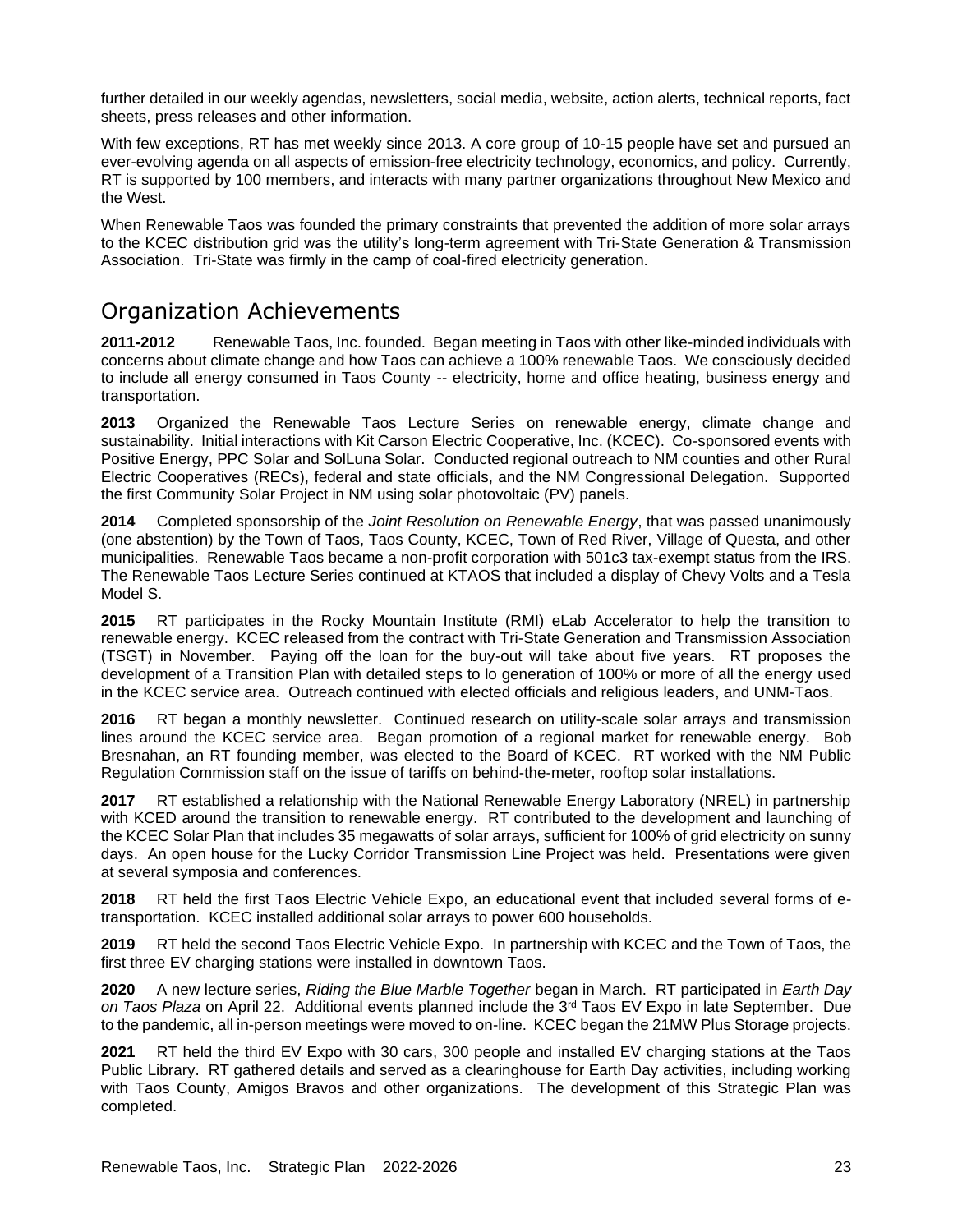# <span id="page-23-0"></span>Appendix D. Renewable Taos Core Values

A full transition to emission-free electricity is essential to sustaining our traditional way of life in Taos County and our surrounding region. Making the transition in concert with others around our planet is urgent and necessary to the health of our people and the land, air, water and life that surround us. In accord with these imperatives, we believe the following:

- Our climate crisis is solvable and urgent; emission-free electricity is a powerful solution for our climate crisis; and we need the fastest possible solutions to this crisis.
- A transition to 100 percent renewable electricity is achievable within a few years.
- Our economic future is dependent upon locally owned and managed emission-free electricity generation.
- Our nearby communities in New Mexico and Colorado face the same climate and energy issues we face, and will be our partners in confronting these issues together.
- Everyone in our communities at all levels of income is entitled to and should benefit from equal access to clean, emission-free electricity.
- Our precious water resources are threatened by dirty energy systems, and our waters will be protected if we use renewable energy.
- Our current energy demands rely on exploiting the lands, waters, and resources of others at great distances from where we live. We can serve our electricity needs in perpetuity with renewable resources primarily derived from local lands while using the grid as a backup.
- Building a emission-free electricity future strengthens our community bonds, our local economy, and our relationships with all neighbors in our region.
- The integrity, stability, and beauty of our region are treasures that can be protected by our actions. We have the responsibility of stewardship of our lands, waters, wildlife and domesticated animals for our descendants and ourselves.

Based on these values, we believe that it is a grave mistake to continue consuming electricity from fossil fuel sources, namely, coal, oil and gas, that threaten human health and security, and that damage all other living systems on our planet. Therefore, all of us must work together with all possible haste to create emission-free electricity systems for the people of our region.